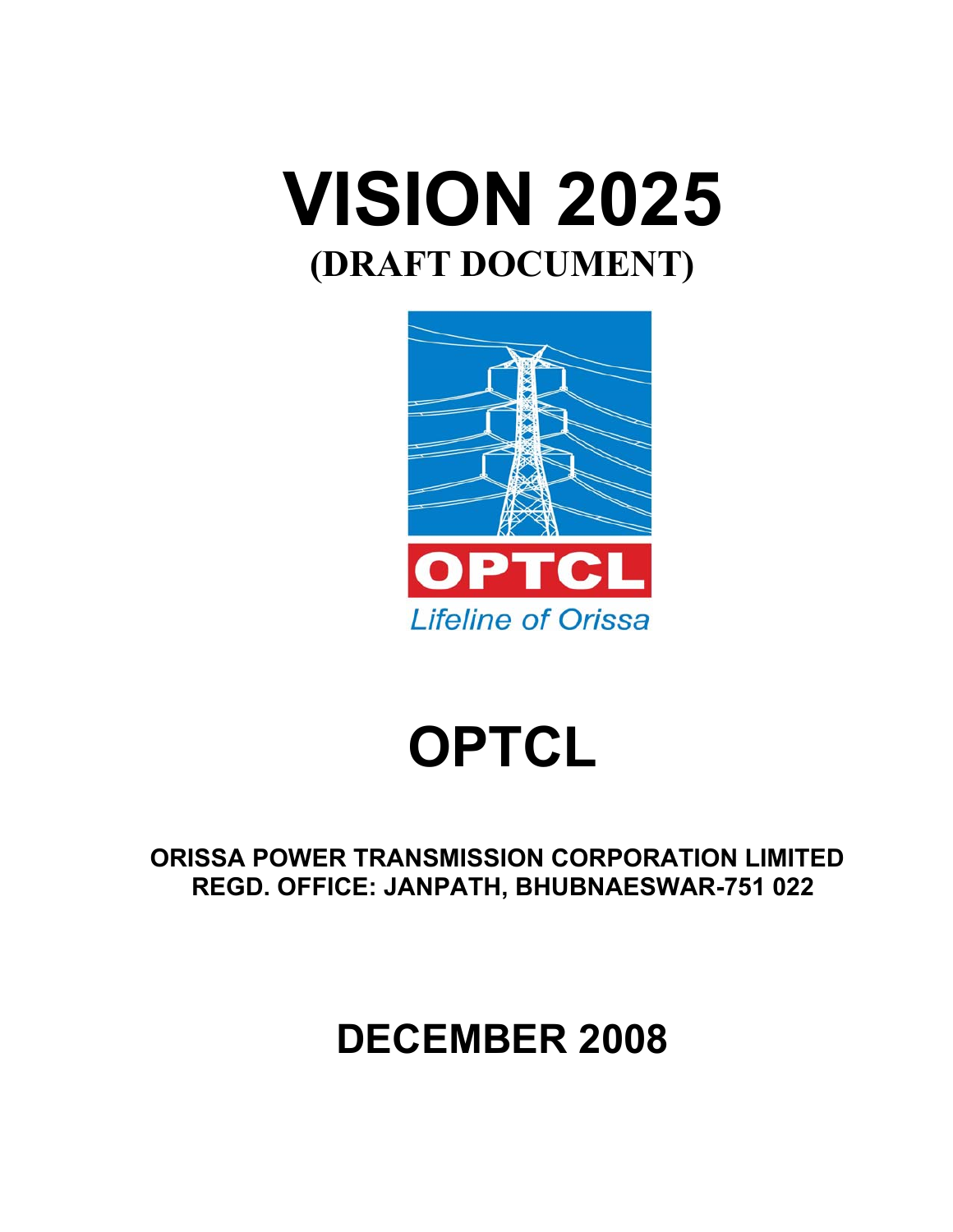#### **DEVELOPEMENT SCENARIO IN ORISSA**

Orissa is situated on the eastern coast of India and has a total area of approximately 1,52,200 sq.km constituting about 4.74 percent of India's landmass. As per 2001 census report, the population of Orissa is 36.8 million and with the prevailing growth rate, it may likely to rise to 45 million in the year 2025. Orissa is rich in minerals having approximately 98% of India's reserves of Chromites, 70% of Bauxite and 26% of Iron Ore. Orissa having 23% of India's coal reserve occupies second position in the country, next to Jharkhand. As per estimate of Geological Survey of India, the coal reserve in Orissa during 2005-06 was about 62 billion tonne.

The present utilization rate of minerals in Orissa is about 1%. The rich mineral resources such as coal, iron ore, bauxite, availability of infrastructure and conducive Government Policy have attracted a lot of private investors into Orissa in recent years entailing manifold mining, manufacturing, construction and power generation activities. Orissa has emerged as country's number one state in terms of total amount of investment committed. While the volume of envisaged projects in Orissa was Rs. 5,99,181 crore in 483 projects ahead of many developed provinces including Maharashtra and Gujarat, the state also tops the list of places in terms of project implementation in 2005, 2006 and 2007, as per the Study Report of Capex Database Centre. Orissa leads the States in implementation as about Rs. 3,08,589 crores investment (52%) was being implemented in the State. The rest 48% amounting to Rs.2,90,592 crores is in the "announcement" stage. The State Govt. has signed 49 MoUs with private investors including steel giants such as Posco, Tata and Arcelor-Mittal for setting up of steel production industries at an estimated investment of Rs. 1,97,000 Crore. Similarly 13 MoUs have been signed with IPPs to establish thermal power generating units in the State. The installed capacity by these IPPs are about 14,990 MW. In industrial sector the growth is taking place at the rate of 20%. The growth in service sector is around 10% and that of agriculture sector is about 2%. Electricity, the prime mover of the economy, has to grow at a rate of 10% for sustaining the growth in other core sectors of economy. A world-class power infrastructure is a prerequisite to sustain targeted GDP realization and consistent development of the urban and rural sectors. The growth in the electricity sector in Orissa requires huge investments in generation, transmission and distribution throwing up new challenges and at the same time opening up newer opportunities.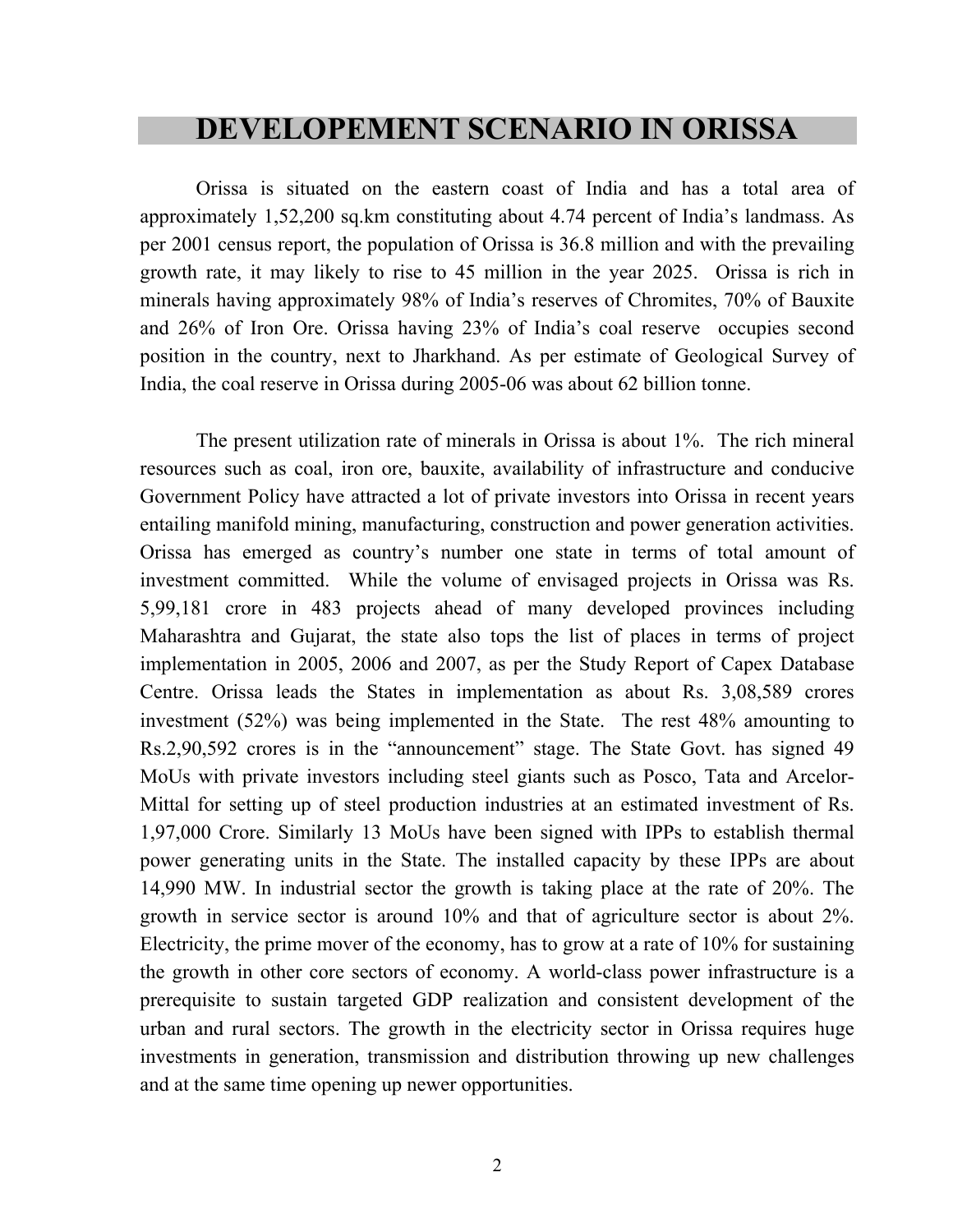#### **POWER SECTOR REFORMS IN ORISSA**

 Orissa State Electricity Board (OSEB) was carrying out the integrated task of generation, transmission, distribution as well as supply of electricity in Orissa till 1996 when Orissa Electricity Reform Act, 1995 came into force primarily for structural, institutional and regulatory reorganization of the electricity industry and also to make avenues for participation of Private Sector Entrepreneurs in the electricity sector. In the process of unbundling of electricity sector in the State, Grid Corporation of Orissa Ltd. (GRIDCO), now called GRIDCO Limited, incorporated under the Companies Act, 1956 was vested with the transmission, distribution and retail supply business with effect from 01.04.1996.The hydro generation was assigned to Orissa Hydro Power Corporation (OHPC) and the only thermal plant at Ib remained with Orissa Power Generation Corporation (OPGC).

 Further restructuring was made by reorganization of the Distribution and Retail Supply Business of GRIDCO during 1996-97 with the creation of four Strategic Business Units (SBU) or zones. To facilitate the process of privatization, the four distribution zones were converted into four companies i.e. CESCO, WESCO, NESCO and SOUTHCO which were incorporated on 19.11.1997 under the Companies Act, 1956 as wholly owned subsidiaries of GRIDCO. GRIDCO through a process of International Competitive Bidding disinvested 51% equity holding in NESCO, WESCO and SOUTHCO on 01.04.1999 and also disinvested 51% equity in CESCO on 01.09.1999, thus privatizing the entire Distribution and Retail Supply business in Orissa.

Subsequently with the enactment of the Electricity Act, 2003, the Government of Orissa through notification of a Transfer Scheme transferred the transmission business of GRIDCO and vested the same with Orissa Power Transmission Corporation Limited (OPTCL) with effect from 01.04.2005. OPTCL, registered on  $29<sup>th</sup>$  March 2004 under the Companies Act, 1956, is a wholly owned Government Company. Under the Transfer Scheme, OPTCL has been notified as the State Transmission Utility (STU) and is also mandated to discharge the State Load Dispatch functions. Under the provisions of the Electricity Act, 2003, OPTCL is a deemed transmission licensee. It undertakes the activities of transmission of electricity in the State of Orissa under regulatory control of Orissa Electricity Regulatory Commission (OERC) and also in compliance of the provision of the Orissa Electricity Reform Act, 1995 and Electricity Act, 2003. OPTCL commenced its commercial operation from the FY 2005-06.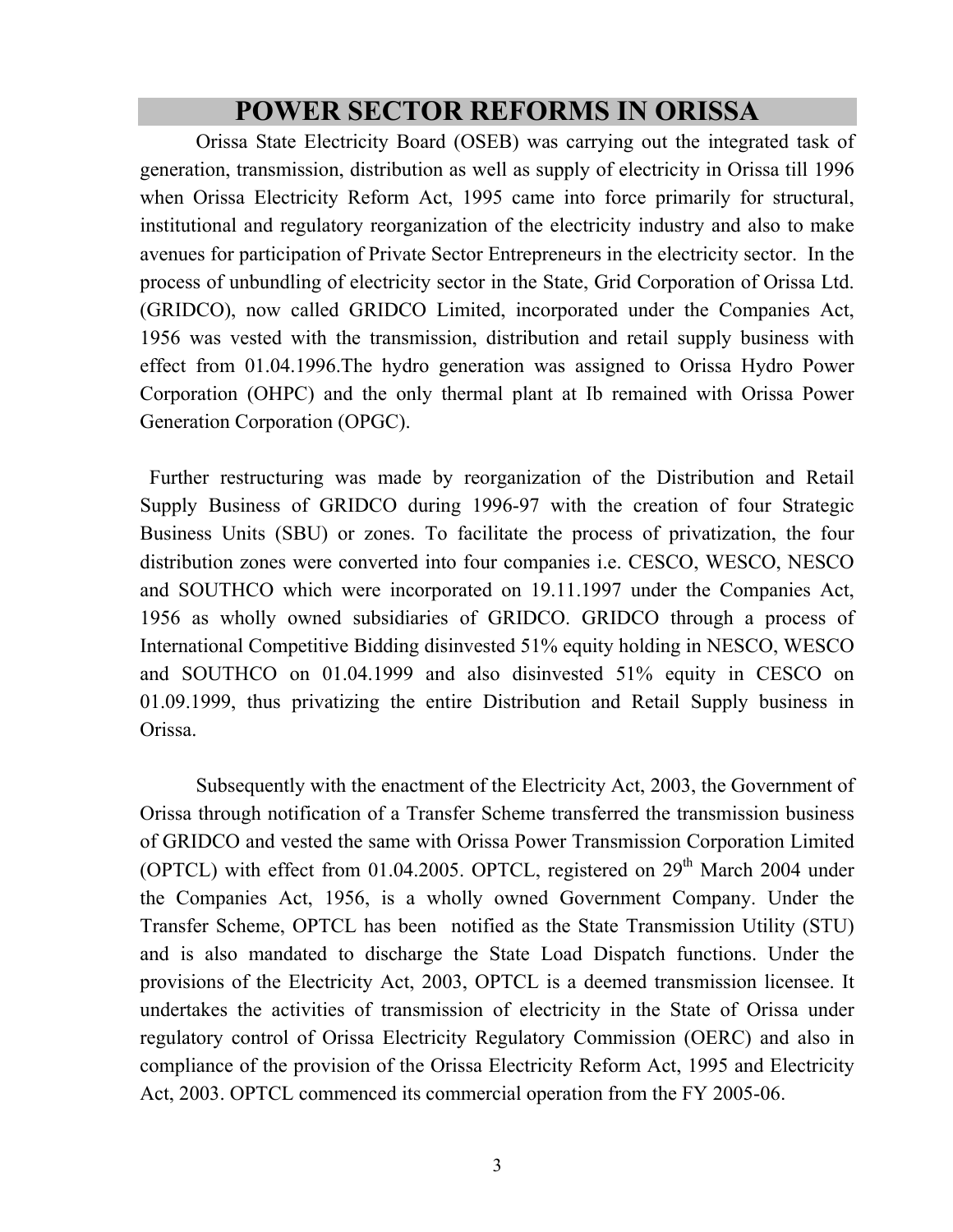## **ORISSA POWER SECTOR AT A GLANCE 2007-08**

| Installed capacity in the state                | 2816.475 MW                                                                                                                                                                                                                                                                                     |  |
|------------------------------------------------|-------------------------------------------------------------------------------------------------------------------------------------------------------------------------------------------------------------------------------------------------------------------------------------------------|--|
| Hydro                                          | 1936.475 MW                                                                                                                                                                                                                                                                                     |  |
| Thermal                                        | 880.000 MW                                                                                                                                                                                                                                                                                      |  |
| CPPs connected to Orissa Grid                  | 2660.000 MW                                                                                                                                                                                                                                                                                     |  |
| Orissa Share from Central Sector Generation    | 1034.800                                                                                                                                                                                                                                                                                        |  |
| Energy Generation in the state                 | 17540 MU                                                                                                                                                                                                                                                                                        |  |
| Energy consumption                             | 17211 MU                                                                                                                                                                                                                                                                                        |  |
| Peak Demand                                    | 2906 MW                                                                                                                                                                                                                                                                                         |  |
| Per capita Energy consumption                  | 468 units                                                                                                                                                                                                                                                                                       |  |
| Grid sub stations including Switching-Stations | <b>86 Nos</b><br>$-1$ No.<br>400/220/132/33 KV<br>220 KV<br>$-2$ Nos<br>220/132 KV<br>$-1$ No.<br>220/132/33 KV<br>$-11$ Nos<br>220/33 KV<br>$-4$ Nos<br>132/33 KV<br>$-50$ Nos<br>132/33/25 KV<br>$-1$ No<br>132/33/11 KV<br>$-4$ Nos<br>132/11 KV<br>$-2$ Nos<br>132 KV Sw. Stn.<br>$-10$ Nos |  |
| Length of 400 kV lines<br>(As on 01.11.2008)   | 442.703 Ckt-km                                                                                                                                                                                                                                                                                  |  |
| Length of 220 kV lines<br>(As on 01.11.2008)   | 4961.395 Ckt-km                                                                                                                                                                                                                                                                                 |  |
| Length of 132 kV lines<br>(As on 01.11.2008)   | 4879.877 Ckt-km                                                                                                                                                                                                                                                                                 |  |
| <b>Transmission loss</b>                       | 4.5% to 5% (4.82% in 2007-08)                                                                                                                                                                                                                                                                   |  |
| AT&C loss                                      | 40.90% (2007-08)                                                                                                                                                                                                                                                                                |  |
| Distribution loss                              | 37.50% (2007-08)                                                                                                                                                                                                                                                                                |  |
| No. of consumers<br>(As on 30.09.2007)         | 25.00 lakh                                                                                                                                                                                                                                                                                      |  |
| Length of 33 kV line                           | 10840 Ckt-km                                                                                                                                                                                                                                                                                    |  |
| Length of 11 kV line                           | 61780 Ckt-km                                                                                                                                                                                                                                                                                    |  |
| Length of LT line                              | 61443 Ckt-km                                                                                                                                                                                                                                                                                    |  |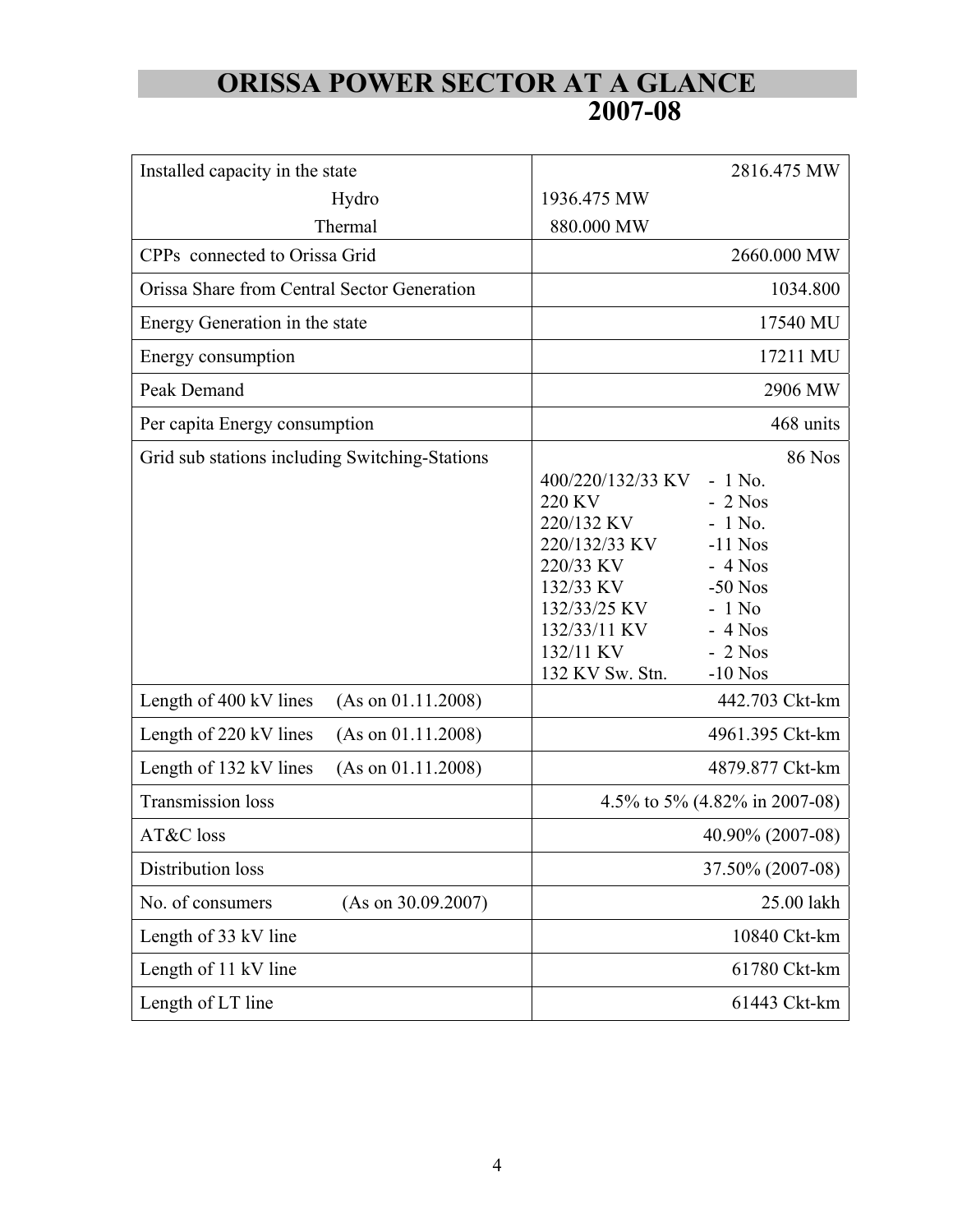#### **Electricity Act, 2003 relating to Transmission Sector**

*Section 39 (2)* of the Electricity Act, 2003 specifies that the functions of the STU shall be -

(a) to undertake transmission of electricity through intra-State transmission system;

(b) to discharge all functions of planning and coordination relating to intra-state transmission system with:

- (i) Central Transmission Utility;
- (ii) State Governments;
- (iii) Generating Companies;
- (iv) Regional Power Committees;
- (v) Authority;
- (vi) Licensees;
- (vii) Any other person notified by the State Government in this behalf;

(c) to ensure development of an efficient, coordinated and economical system of intra-State transmission lines for smooth flow of electricity from a generating station to the load centres;

(d) to provide non-discriminatory open access to its transmission system for use by any licensee or generating company or any consumer.

*Section 40* of the said Act specifies the duty of a transmission licensee to build, maintain and operate an efficient, coordinated and economical inter-State transmission system or intra-State transmission system, as the case may be.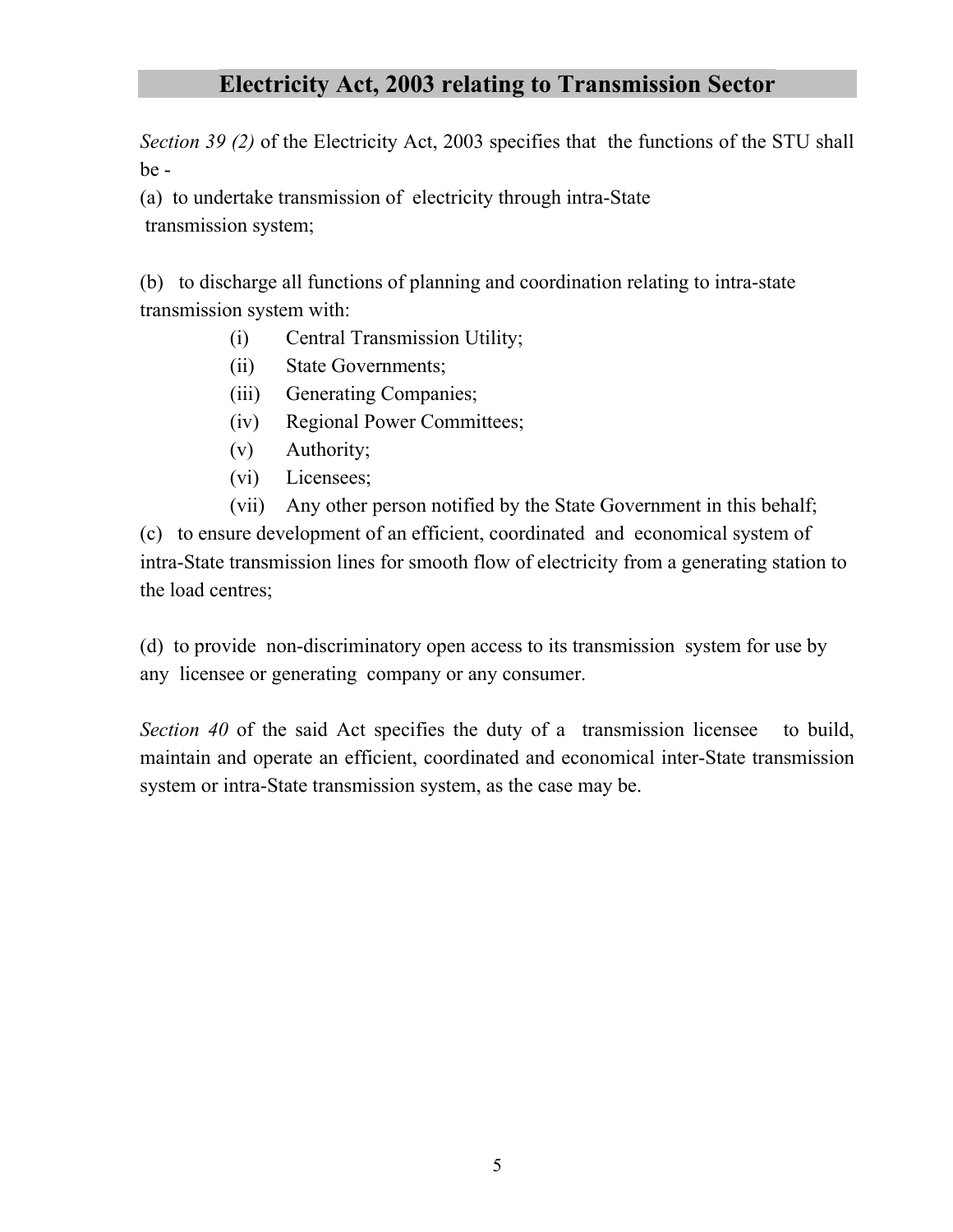#### **National Electricity Policy (NEP) relating to Transmission Sector**

The key features of National Electricity Policy notified on 12.02.2005 by GOI with regard to STU as mentioned in clause 5.3 are as under:

 $\triangleright$  The Transmission System requires adequate and timely investments and also efficient and coordinated action to develop a robust and integrated power system for the country.

 $\triangleright$  Keeping in view the massive increase planned in generation and also for development of power market, there is need for adequately augmenting transmission capacity. While planning new generation capacities, requirement of associated transmission capacity would need to be worked out simultaneously in order to avoid mismatch between generation capacity and transmission facilities.

 $\triangleright$  The policy emphasizes the following to meet the above objective:

 To facilitate orderly growth and development of the power sector and also for secured and reliable operation of the grid, adequate margins in transmission system should be created. The transmission capacity would be planned and built to cater to both the redundancy levels and margins keeping in view international standards and practices. It is estimated that reliability and operation margins would be generally of the order of  $25 - 30\%$  of the transmission capacities required for meeting the firm transmission needs of the long-term commitments. This level of redundancy will generally provide sufficient margins for trading needs. Further it should be ensured that the present network deficiencies do not result in unreasonable transmission loss compensation requirements.

 Making available electricity to all households in next five years, supply of reliable and quality power of specified standards in an efficient manner and at reasonable rates, increasing the per capita availability of electricity to over 1000 units by 2012 and minimum lifeline consumption of 1 unit/household/day as a feel-good by the year 2012.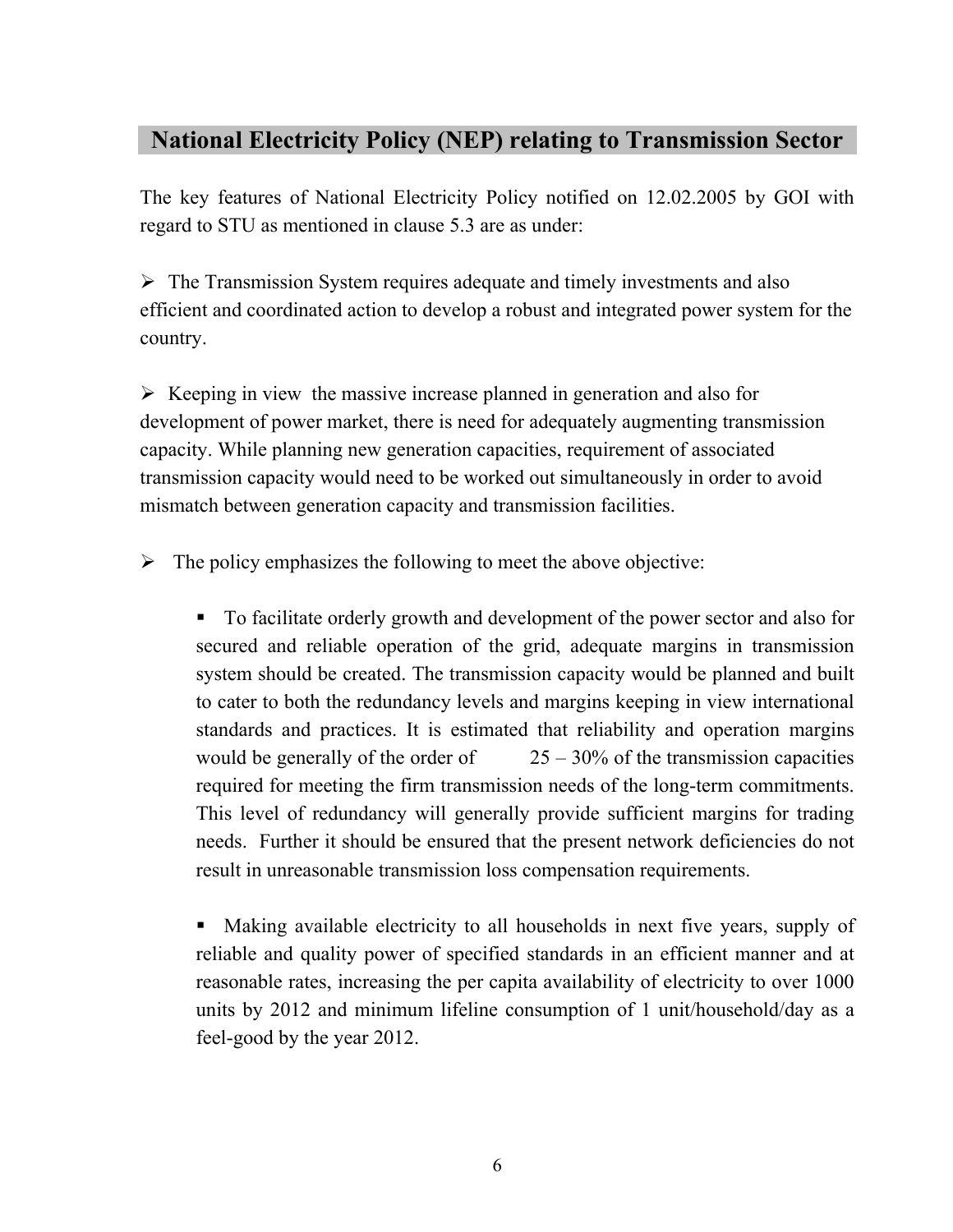For the above purpose, the Govt. of India has launched a massive rural electrification programme under the Rajiv Gandhi Grameen Vidyutikaran Yojana (RGGVY) in which unelectrified 17895 villages and 40706 habitations in Orissa covering 32.30 lakh BPL and 16.30 lakh APL families have been targeted to be supplied with electricity by the end of 2009. Besides, the Govt. of Orissa has launched Biju Grama Jyoti Yojana (BGJY) to electrify about 4100 habitations having population below 100. Implementation of the two schemes have already been started in the state of Orissa. The load growth due to these two schemes will be around 900 MW. This requires for immediate planning for development of a robust and integrated intra-state transmission system with adequate and timely investments to cater to the huge demand created under the above two schemes.

• The NEP emphasizes to ensure that underutilized generation capacity is facilitated to generate electricity for its transmission from surplus regions to deficit regions. With the proposed thirteen IPPs as well as existing and upcoming CGPs, Orissa is likely to sustain its status of a power surplus state in coming years. In the open access and trading regime, for evacuation of the surplus power to deficit region, intra-state network expansion should be planned and implemented in tandem with the regional requirement keeping in view the anticipated transmission needs that would be incident on the system. The CTU and STU need to act towards achievement of the shared objective of eliminating transmission constraints in a cost effective manner.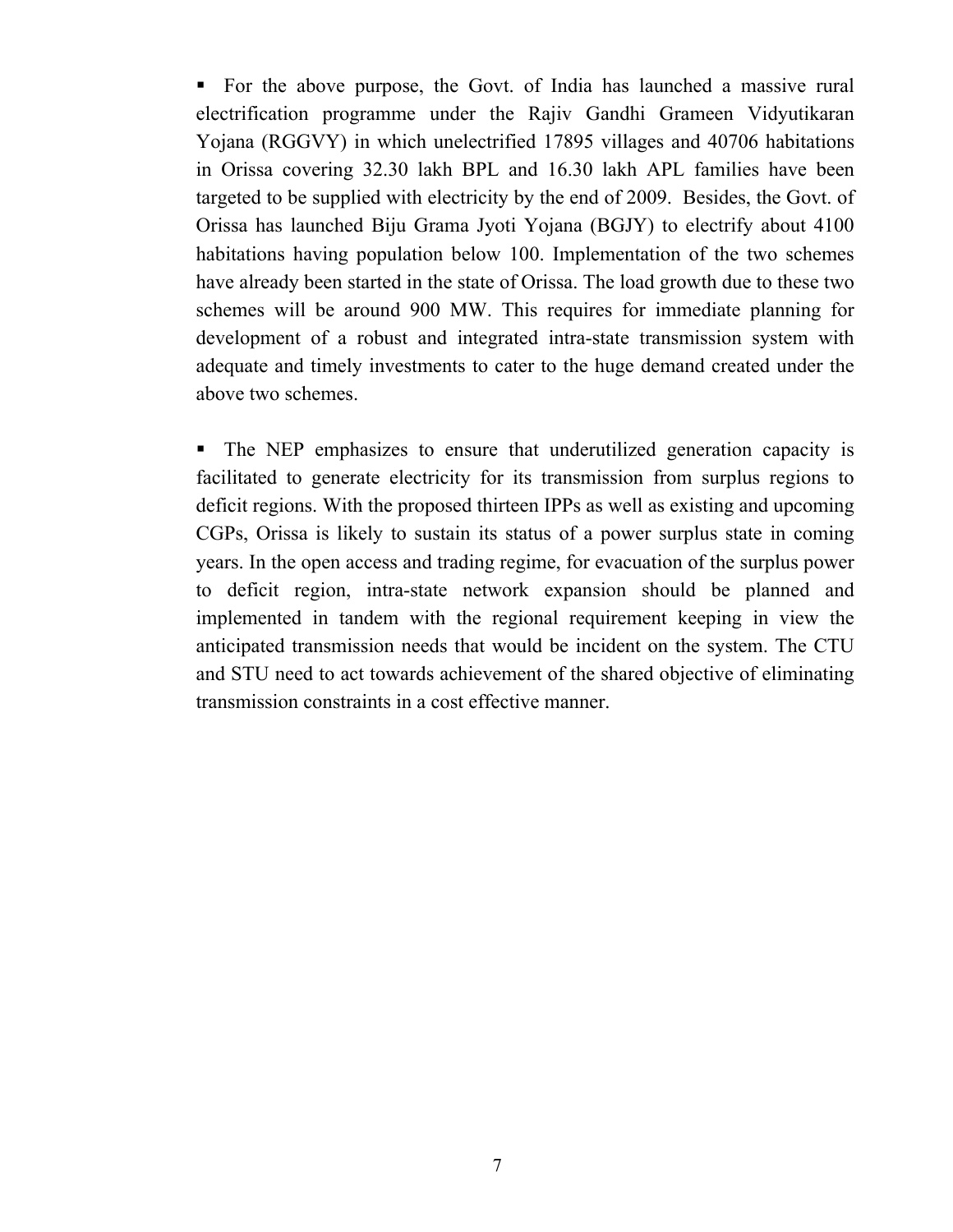#### **National Tariff Policy (NTP) relating to Transmission Sector**

The objectives are,

- (a) Ensure availability of electricity to consumers at reasonable and competitive rates;
- (b) Ensure financial viability of the sector and attract investments;
- (c) Promote transparency, consistency and predictability in regulatory approaches across jurisdictions and minimize perceptions of regulatory risks;
- (d) Promote competition, efficiency in operations and improvement in quality of supply.

The NTP, in so far as transmission is concerned, seeks to achieve the following objectives:

- Ensuring optimal development of the transmission network to promote efficient utilization of generation and transmission assets in the country;
- Attracting the required investments in the transmission sector and providing adequate returns.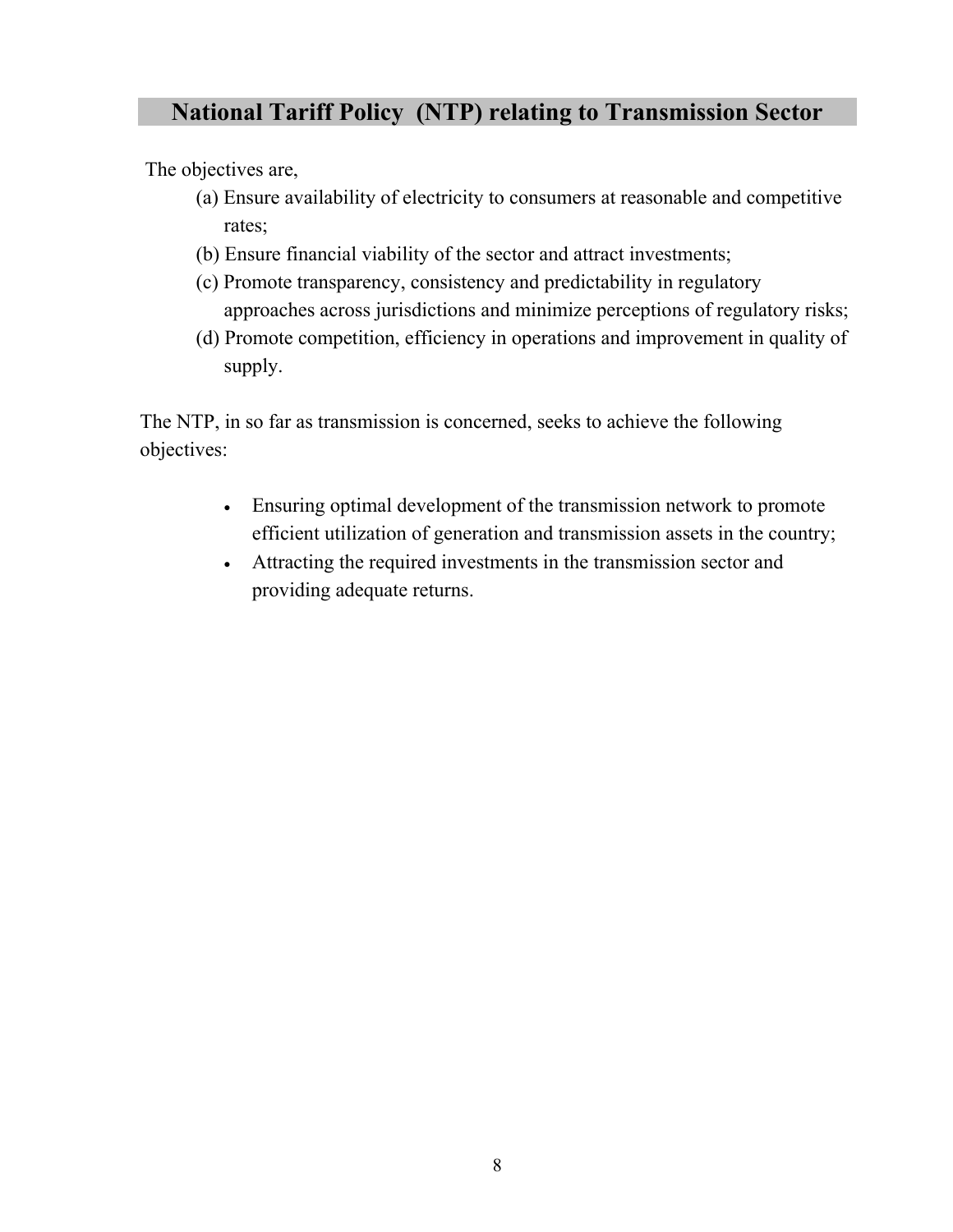#### **CHALLENGES FOR OPTCL**

 $\triangleright$  To have adequate network to cater to sudden load growth in the state.

 $\triangleright$  To provide adequate network in remote areas to cater to the requirement of consumers being inducted through Rajiv Gandhi Gramin Vidyut Yozana (RGGVY) and Biju Gramya Jyoti Yozana (BGJY).

 $\triangleright$  Facing the future competition from Private Sectors.

 $\triangleright$  Old and over loaded transmission network with frequent insulator failure, jumper & conductor snapping and bursting of equipment such as current transformers, Potential transformers and Lightning Arresters.

- $\triangleright$  Moving small CGPs connected at 33 kV and 11 kV.
- $\triangleright$  Reducing Transmission loss which is hovering over around 4.5% to 5%.
- $\triangleright$  Time and cost efficient Project completion.
- $\triangleright$  Mitigating ROW issues.

 $\triangleright$  Developing a strong balance sheet for mobilization of funds to meet the huge investment requirements in transmission sector including financing for unviable projects in certain areas.

 $\triangleright$  Having a skilled work force.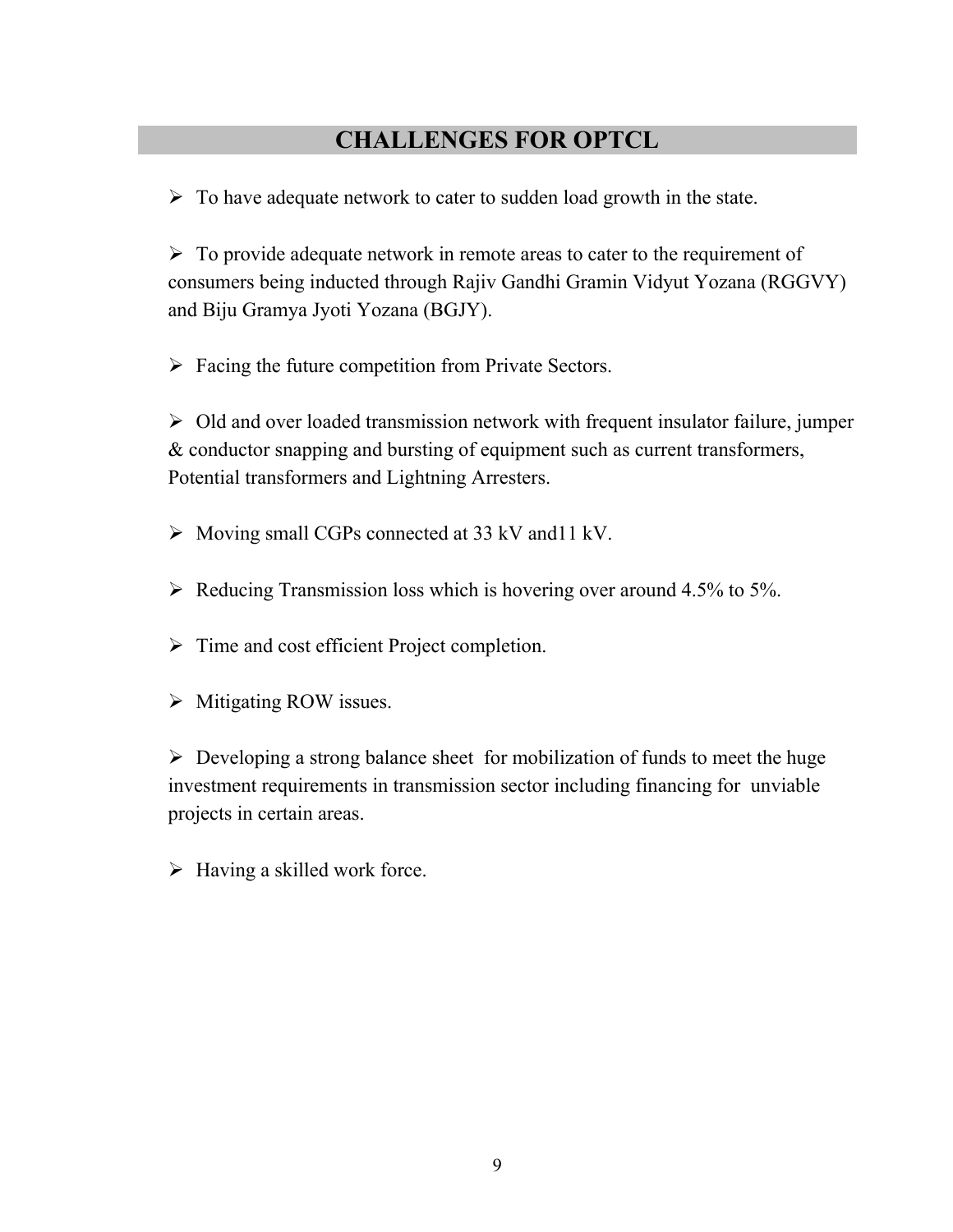# **VISION**

OPTCL ranks one among the leading Transmission Utilities in India, transmitting quality, reliable and SECURED power with minimum transmission loss at a competitive price.

# **MISSION**

- 1. Transmission of power in large quantity with affordable price as per the expectation of customers, Government of Orissa and OERC.
- 2. Increase transmission network need based to meet demand of the State in 2025.
- 3. Develop a portfolio of Intra State and some Inter State transmission assets in national market including business expansion for evacuation of power outside the state in collaboration with PGCIL and others.
- 4. Adoption of best Construction and O&M practices supported by system driven processes enabled by cutting age IT solutions.
- 5. Diversification of business in providing construction and maintenance services and providing consultancy in Telecommunication and other emerging areas so as to achieve optimum utilization of assets and generation of additional revenue.
- 6. Develop skilled and satisfied human resources, fostering a service oriented attitude to its customers/stake holders and empowered to meet customer need in the changing scenarios.
- 7. Building Research and Development wing for adoption of new technology.
- 8. Discharge the social responsibility with commitment on Environment Protection, Health, Safety, Energy conservation and Community Development.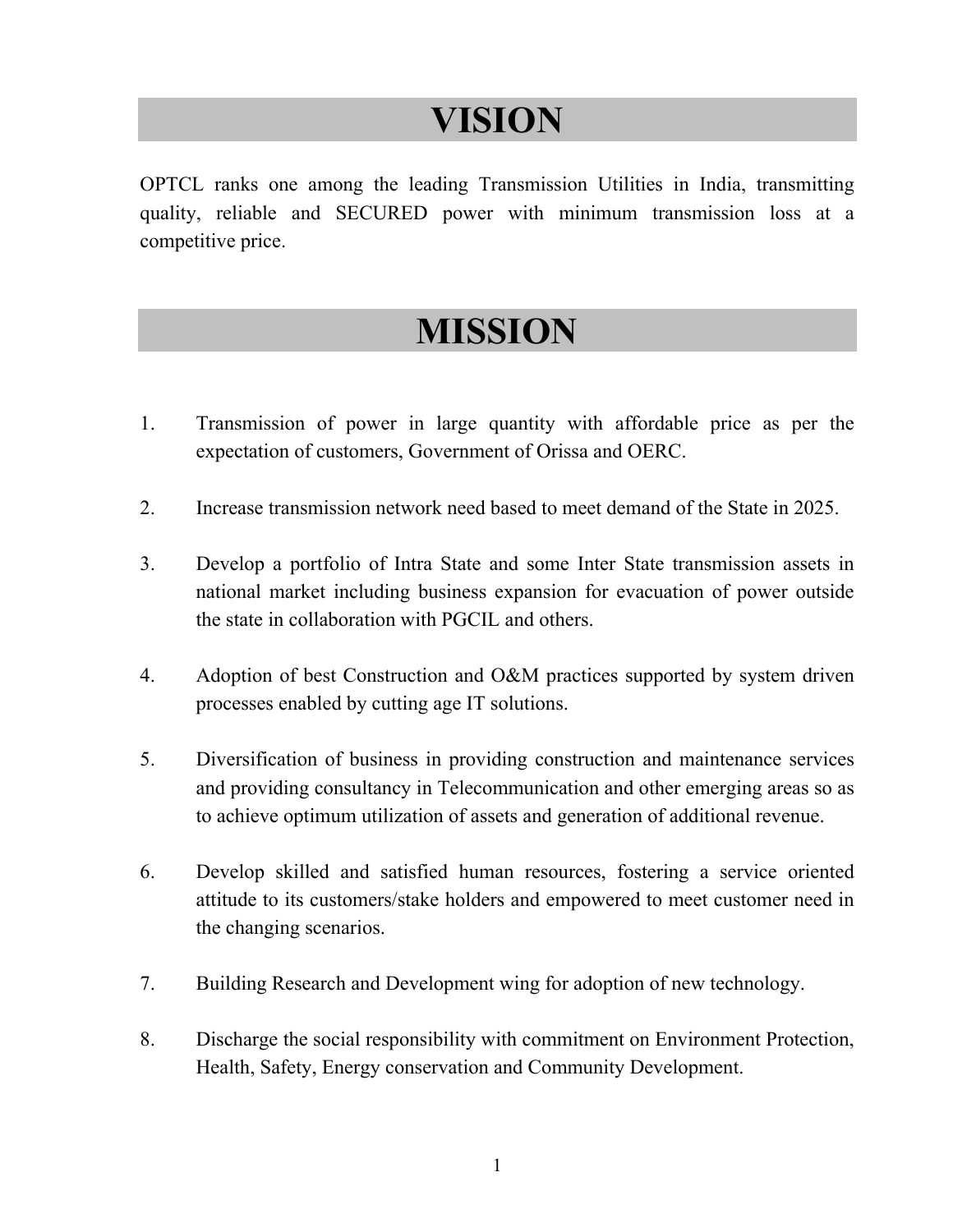# **CORE VALUES**

- Commitment for People Development
- $\triangleright$  Focus on team work and business excellence
- Thrust on Customer focus.
- Strive for a standard of performance driven by Quality and Innovation
- Demonstrate a responsible, sincere and fair, and trust worthy corporate culture
- $\triangleright$  Care for Environment and Society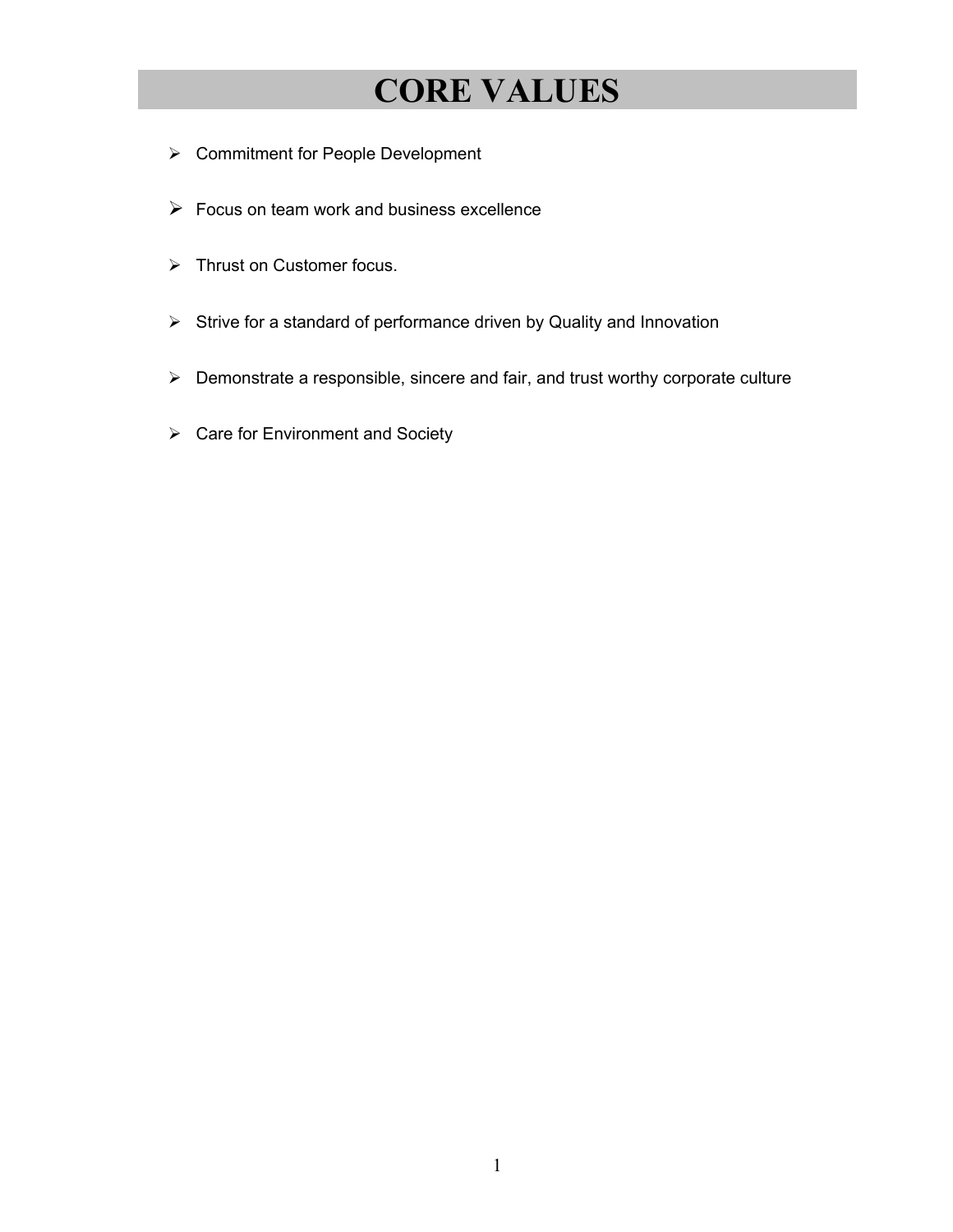## **Strategies**

- $\triangleright$  Growth supported with Technology Adoption
- ¾ Adoption of Good Construction Practices
- ¾ Pursuing Good Operating and maintenance Practices
- $\triangleright$  Leveraging use of IT and Telecommunication
- $\triangleright$  Focus on People Development

 $\triangleright$  Financial Management for Funds mobilisation and Financial Control & Reporting

- $\triangleright$  Promoting Research and Development
- ¾ Practicing Good Corporate Governance
- $\triangleright$  Discharging the Corporate Social Responsibility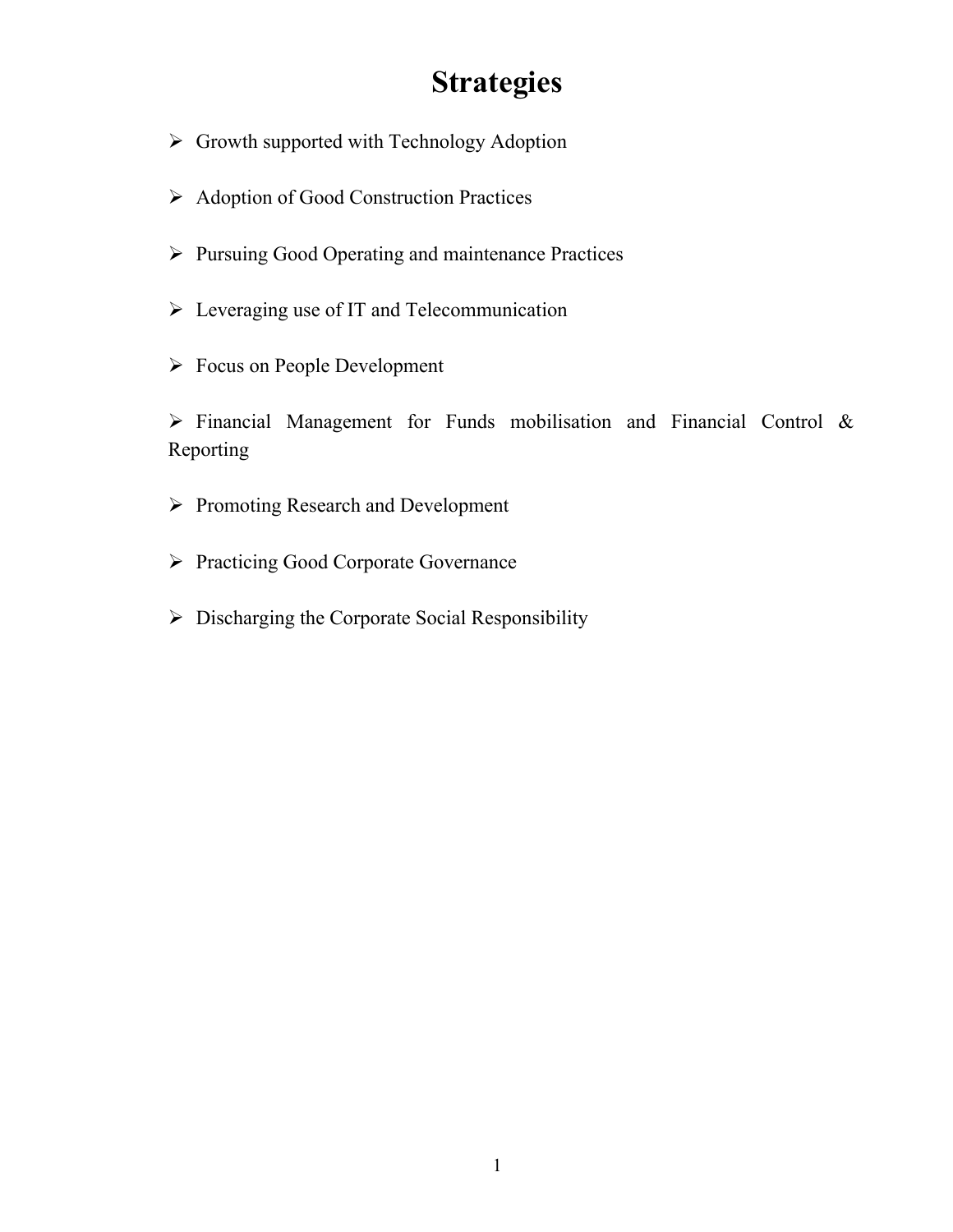## **Strategic Initiatives - Construction Practices**

1. Technology adoption through satellite survey & GIS mapping, adoption of tall and multi-circuit tower, adoption of tubular pole and introduction of Flexible AC Transmission System (FACTS)

2. Installation of Super Grid, Intelligent Grid and GIS Grid S/S in important areas and converting radial sub stations to ring system

3. Procurement of modern testing equipments such as DGA, FRA and TAN delta kits.

- 4. Setting up Grid Sub-stations nearer to load centres due to RGGVY & BGJY
- 5. Adopting modern construction management techniques
- 6. Initiation of Land Corridor plan for new project to facilitate future expansion.
- 7. Improvement of Health, Safety and Environment-(HSE) in construction sites.
- 8. Imparting training on Quality, Cost and Time Management of Projects.
- 9. Improving Field Quality Plan.
- 10. Standardisation of Engineering designs and practices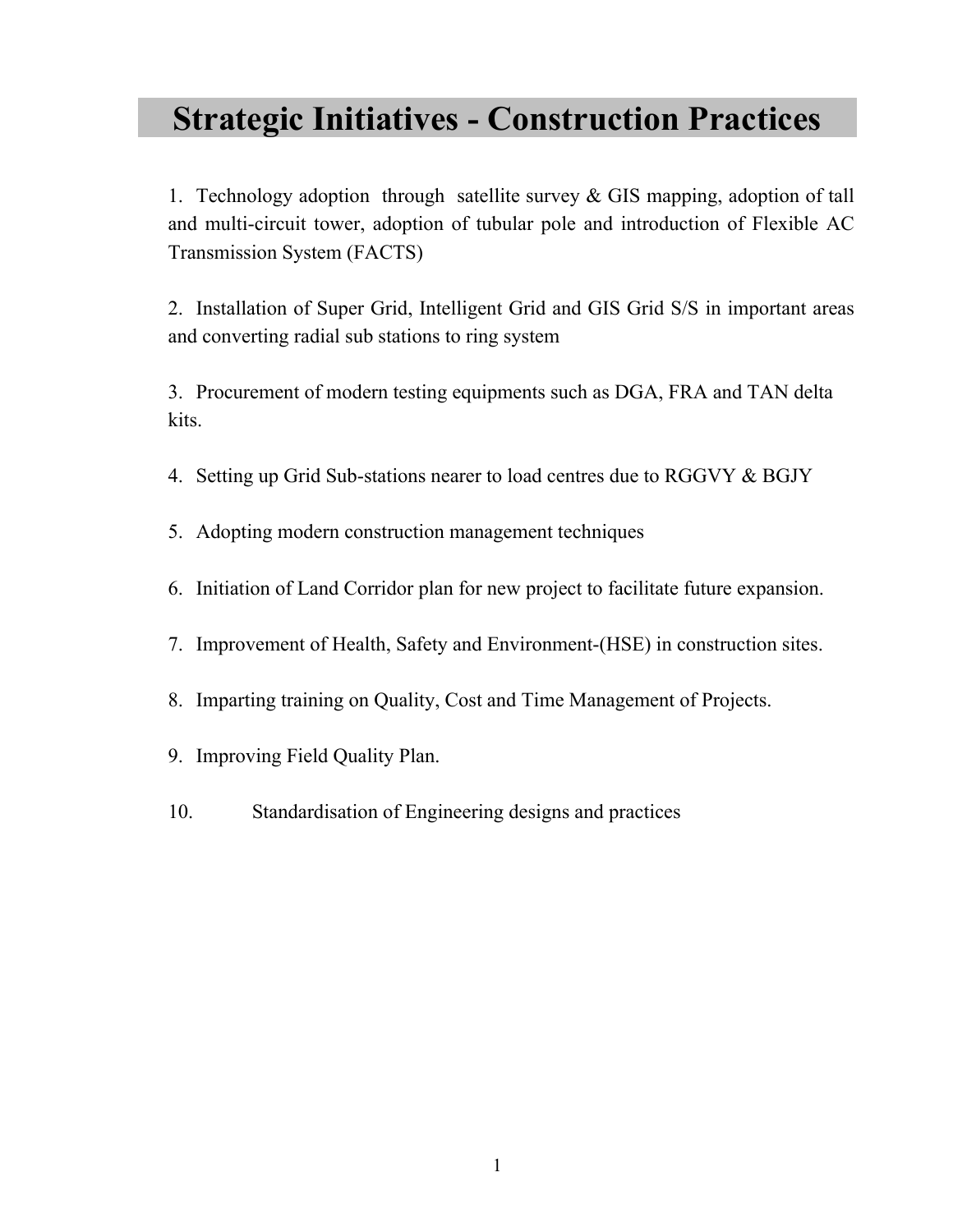## **Strategic Initiatives - O & M Practices**

- 1. Adoption of live-line maintenance technique to bring down the outage time
- 2. Diagnostic analysis of old equipment and moving towards more preventive
- 3. Procurement of modern testing equipments such as DGA, FRA and TAN delta kits.maintenance
- 4. Engagement of emergency restoration gang
- 5. Introduction of condition based monitoring cell
- 6. Adoption of good inventory management standards
- 7. Introduction of a well planned R&M Scheme for existing assets after evaluation thereof.
- 8. Transmission System availability higher than the CERC norms.
- 9. Modernization and Renovation of outlived Sub-stations and lines.
- 10.Load Management for bringing down the transmission loss and improving voltage profile.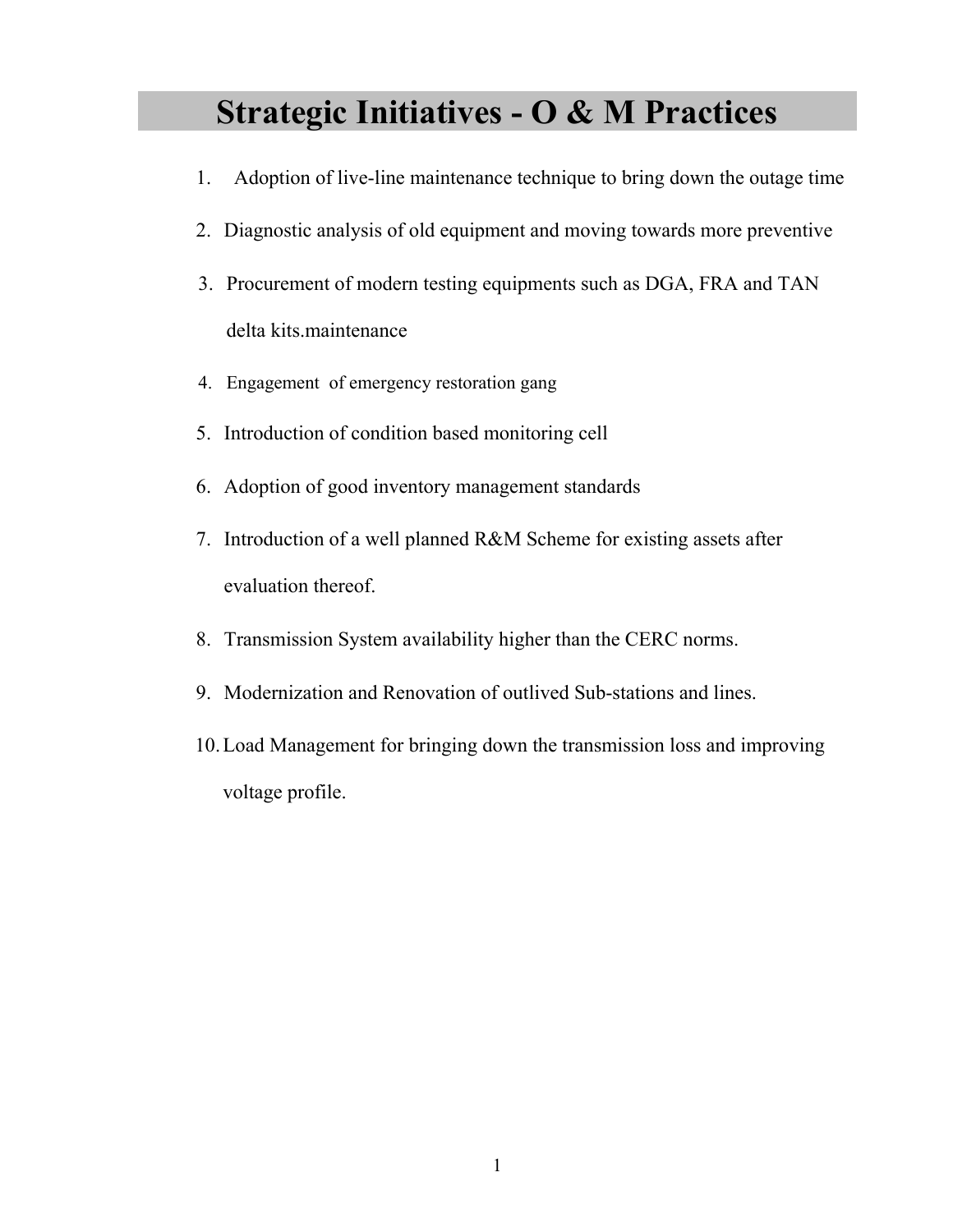## **Strategic Initiatives – INFORMATION TECHNOLOGY**

Information advantage plays crucial role for the organization to survive, perform and excel under competitive and regulatory regimes. IT can render support to a large extent in bringing responsibility and accountability through dependable Information Systems having in-built reminder systems and measuring tools. These systems work on and reason through vast amounts of enterprise data which is humanly impossible to deal with. IT can thus go long way in materializing Management's vision in general.

The strategic initiatives under IT vision are as the following :

- 1. Support every operational level business function of the organization through implementation of Enterprise Resource Planning(ERP).
- 2. Help Finance Management in publishing Quarterly Accounts in addition to timely publishing of Annual Accounts.
- 3. Support implementation of proactive Maintenance of EHT O&M function. Strengthen EHT Sub-station by way of introducing Sub-station automation Systems.
- 4. Support Construction projects in minimizing cost and time over run contingencies by way of automation support in Projects Management.

Support EHT Construction Management with automation tools viz., economical Tower spotting tool, Geographical Information System tools for EHT Network, Drawing Management tools etc.

- 5. End to end automation support to realize intelligent GRIDS.
- 6. Provide Energy trading intelligence through online Trading Systems.
- 7. Fulfill the Statutory responsibility of the SLDC in publishing monthly Energy Accounting Schedules and Settlements thereof.
- 8. Render the financial and Physical information about OPTCL's functioning as required by 'Regulatory Information Management System'(RIMS).
- 9. Build Data Warehouse to support Strategic management decision.
- 10. Build Knowledge Body of the organization.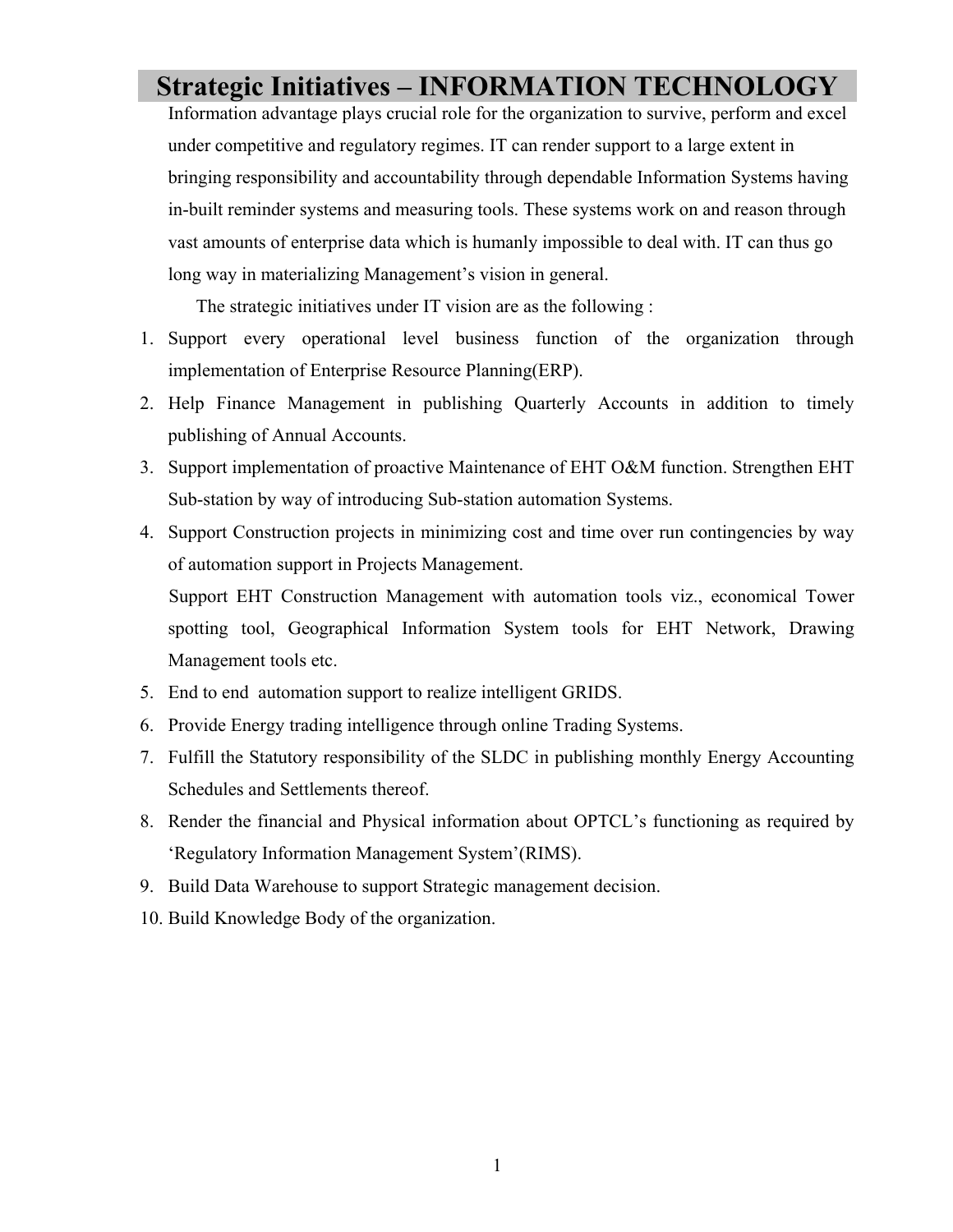## **Strategic Initiatives - TELECOMMUNICATION**

- 1. Enhancement of existing interface points and addition of new interface points in OPTCL system to accommodate data of the upcoming IPP/CGP/CGS etc.
- 2. Provision of logic earth & surge arrestors at different Grid sub stations.
- 3. All Grid S/s to be covered undeer ULDC Project scope for implementation of SCADA.
- 4. Present Microwave links to be vacated & switched over to optic fibre links for utilization as data concentrator points.
- 5. Analog carrier communication systems to be replaced by digital PLCC version in phased manner to ensure high speed data communication, transfer tripping and facsimile service between remote sub-stations and control centres.
- 6. Implementation of state-of-the-art substation automation of Micro SCADA
- 7. Preparedness for live line maintenance of all OPGW lines in OPTCL.
- 8. Expansion OPGW network to expand the existing network for integration of new substations and entering into Telecom business by leasing out spare capacity.
- 9. Provision of inter-facing arrangement between SLDC and District Control Centres of Distribution Companies.
- 10. Implementation of carrier inter tripping scheme.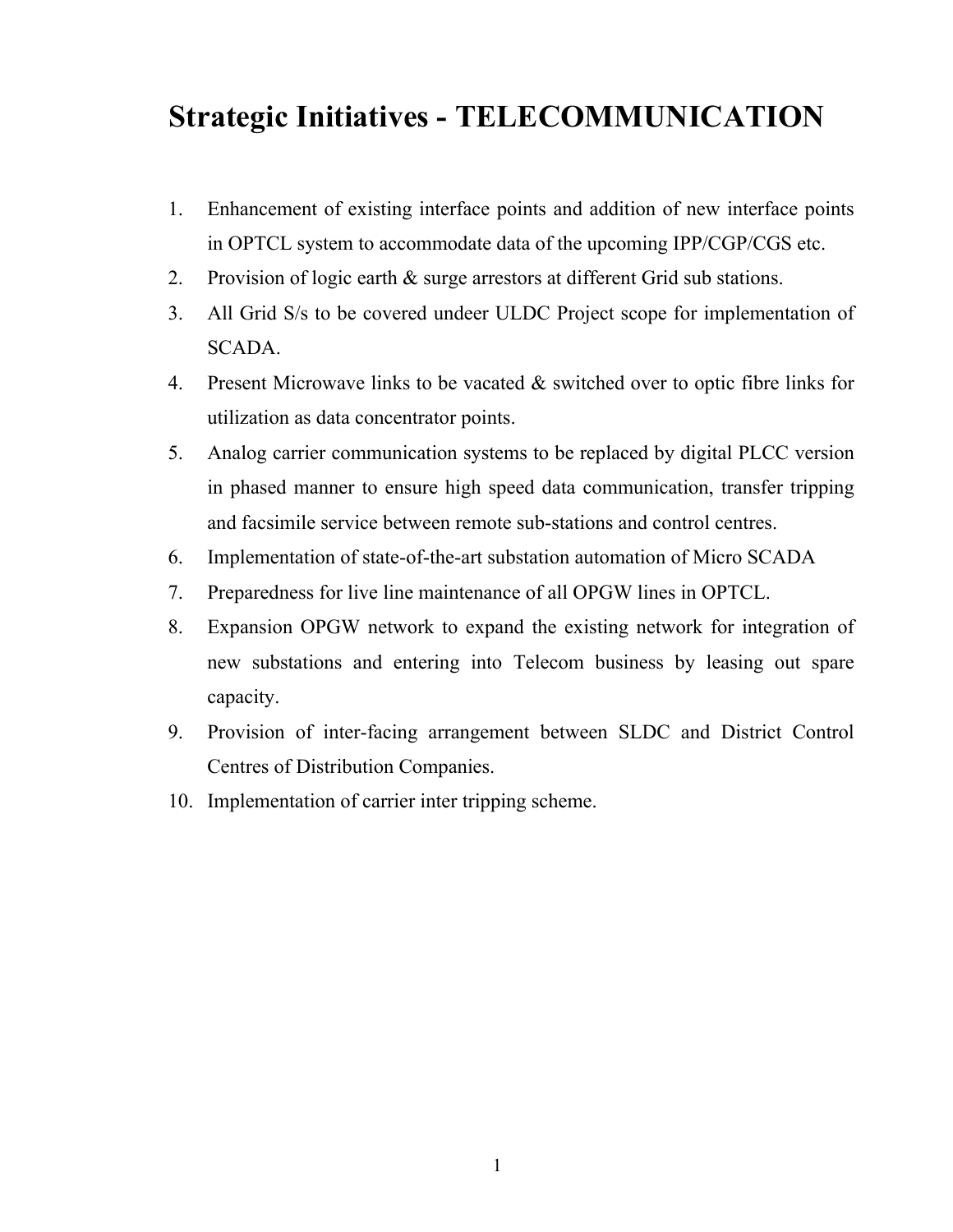## **Strategic Initiatives - HR DEVELOPMENT**

- 1. Assessment of manpower requirement and formulation of a suitable organization structure.
- 2. Ensuing growth and development of employee by recruiting and nurturing talents through systematic training, providing opportunities for developing new capabilities.
- 3. Creating an atmosphere for high commitment of people by emotional sharing of vision and sharing concern for people development and satisfaction where people will be treated respectfully and fairly, by providing fair and equitable treatment to all employees.
- 4. Developing and sustaining work standard compatible to ultimate purpose of the Organization, striving to flourish right kind of work culture, encouraging people for taking initiatives and being creative in pursuit of the organizational mission through a culture of strong performance supported by a recognition and reward system.
- 5. Protecting health and safety of all employees to create a safe work place, Delegation of authority and fixing responsibility with regard to target and achievement.
- 6. Implementing a well laid out People Development program through Training, Skill Development, Leadership Development and Engagement surveys.
- 7. Introducing Human Resource Audit
- 8. Career development of all employees
- 9. Harmonising interdepartmental relationship
- 10. Introducing modern training policies and practices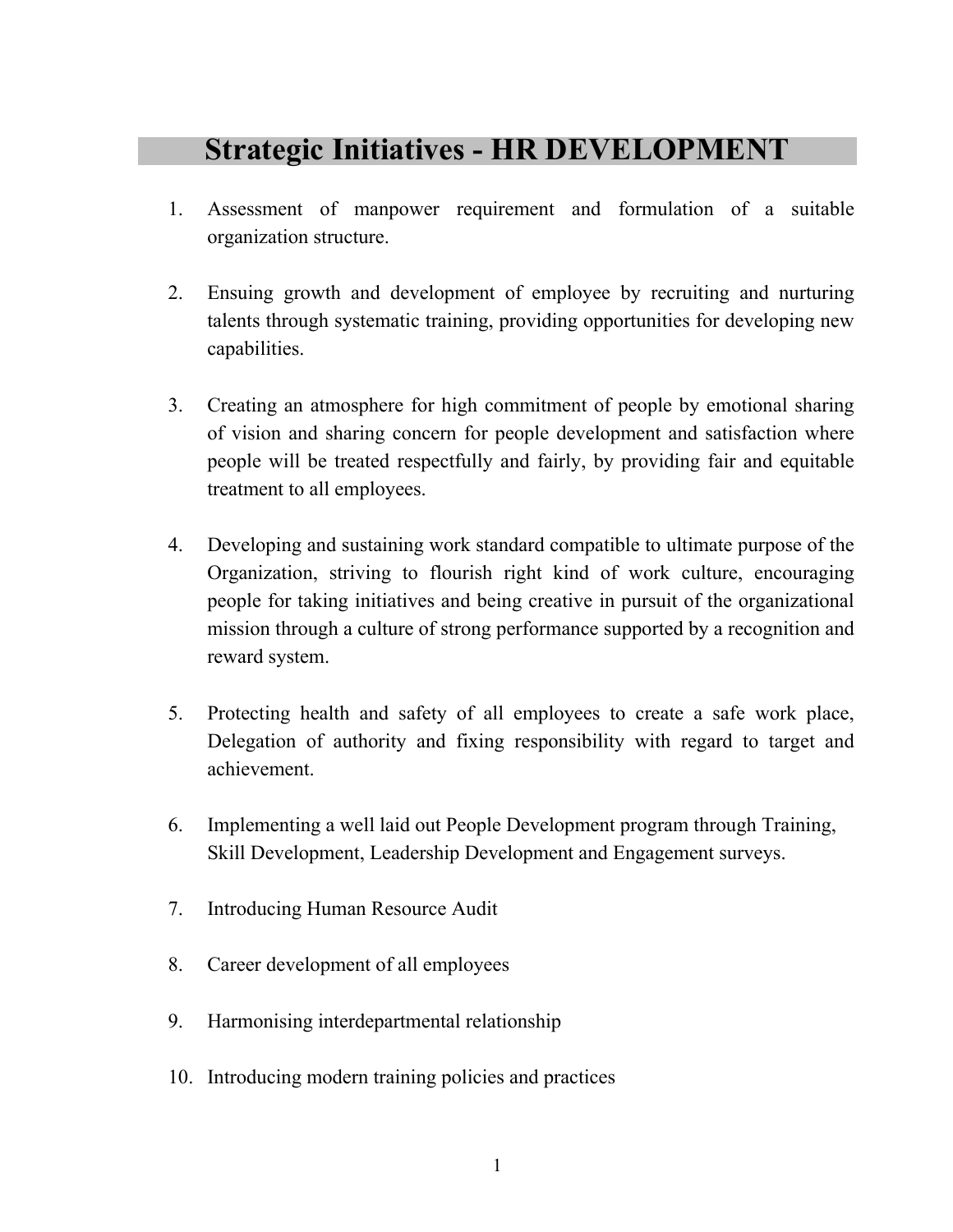## **Strategic Initiatives - FINANCE**

A technically superior transmission system will contribute to the financial soundness of the Corporation leading to a Strong Balance Sheet. The initiatives which will be pursued both in short-term and long-term for finance and accounts will include the following:

- 1. Implementation of an in-house developed accounting software to expedite accounts finalization and publication of annual accounts within the statutory time limit.
- 2. Implementation of ERP, reporting of all financial and accounting information on real time basis resulting in reliable MIS for effective decision making and efficient management of financial resources resulting in improved financial strength.
- 3. Better management of receivables, payables and capital expenditure.
- 4. Periodical review of loan portfolio to minimize the cost of loan through swapping or otherwise.
- 5. Timely mobilization of funds to meet the huge investment requirement in the transmission system with more thrust on cost of fund/ borrowing. Alternative funding options such as private placement of bond, external commercial borrowing to be explored.
- 6. Financial restructuring so as to improve the Debt Equity Ratio.
- 7. Exploring revenue streams from non-core business through optimal use of the transmission assets.
- 8. Monitoring of iventory Management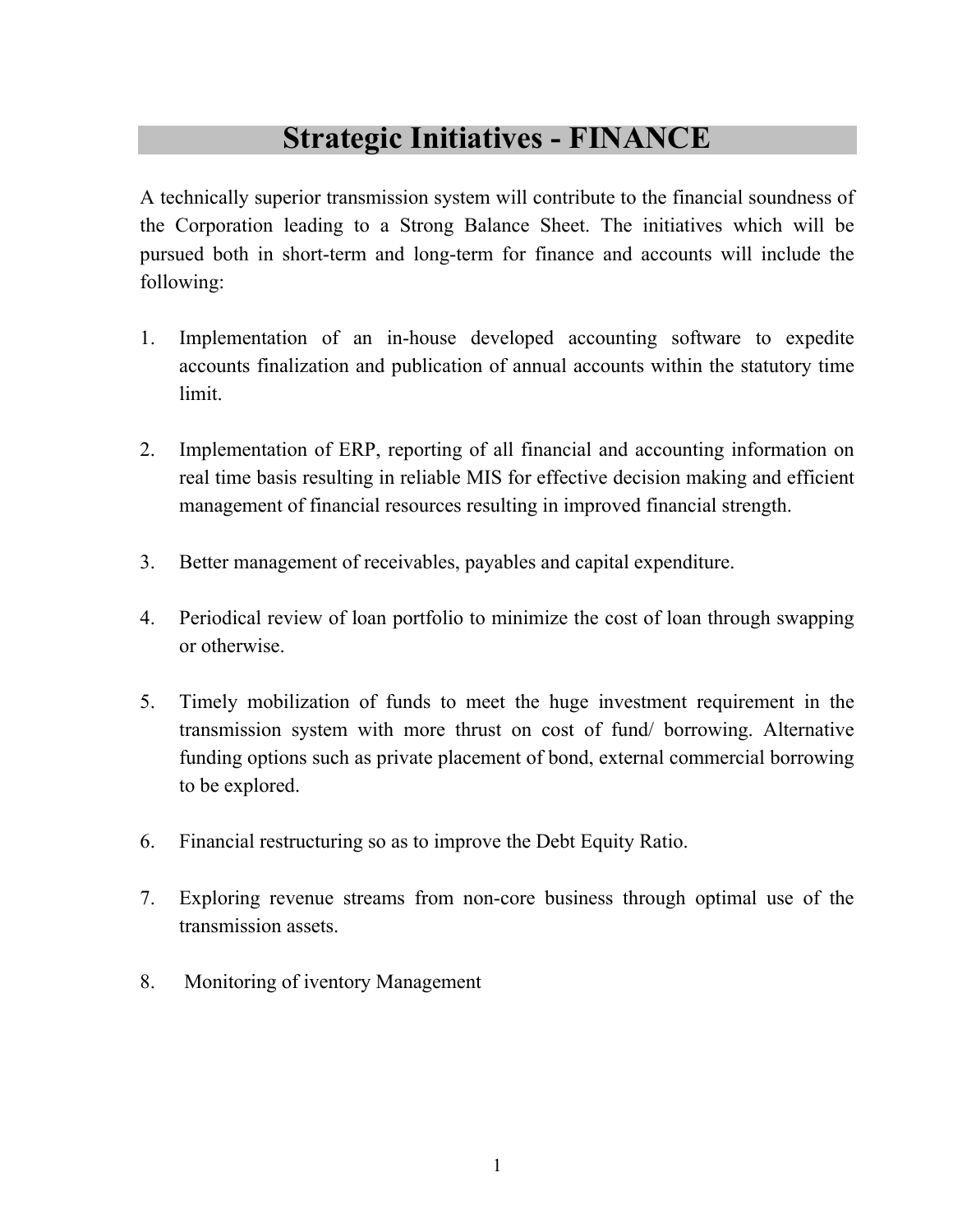## **Strategic Initiatives - RESEARCH & DEVELOPMENT**

Research & Development Cell consisting personnel from Engineering, Finance, IT and HR disciplines will be opened.

1. Extensive visit to the different sister organizations and interacting with their R & D department

2. Taking part in different seminars actively and scanning of journals, magazines, internet facilities with membership of different institutions to establish a Knowledge Management and Regulatory Research.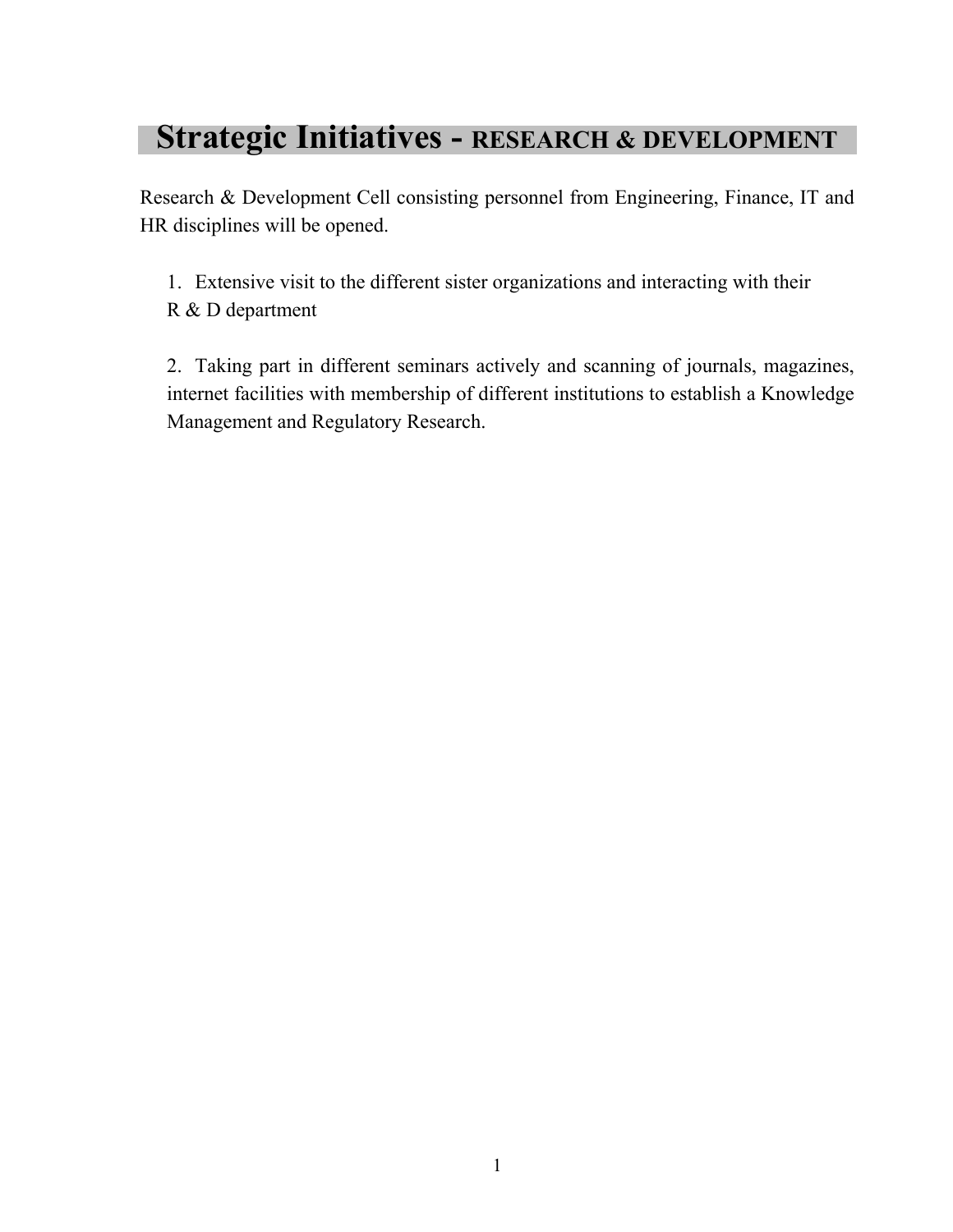## Strategic Initiatives - **CORPORATE GOVERNANCE**

The Corporation will have its Governance Policies to promote corporate fairness, transparency, professionalism and accountability in all aspects of its operation in the best interest of the various stakeholders. The Corporate Governance practices being followed or to be followed, will not be merely an adherence to any legal and regulatory framework but will aim in achieving excellence through adoption of sound corporate practices which will pave the way for its long-term success.

The Corporation will make continuous efforts to adopt the best practices in Corporate Governance and will focus to accomplish its vision of becoming one among the leading Transmission Utilities in India. The Corporate Governance practices to be pursued shall include the following:

- 1. Formulation of Policy Manuals covering all functions including delegation of power.
- 2. Preparation and implementation of procurement policy and procedures for award of contracts with major thrust on expeditious and decentralized decision making coupled with accountability and responsibility.
- 3. Constitution of Committees of Board to deal with matters relating to audit, projects, contracts, HR etc.
- 4. The Corporation has its own website which will be updated in time so that all information and latest updates and announcements can be hosted in the website for access by the public.

#### Strategic Initiatives - **CORPORATE SOCIAL RESPONSIBILITY (CSR)**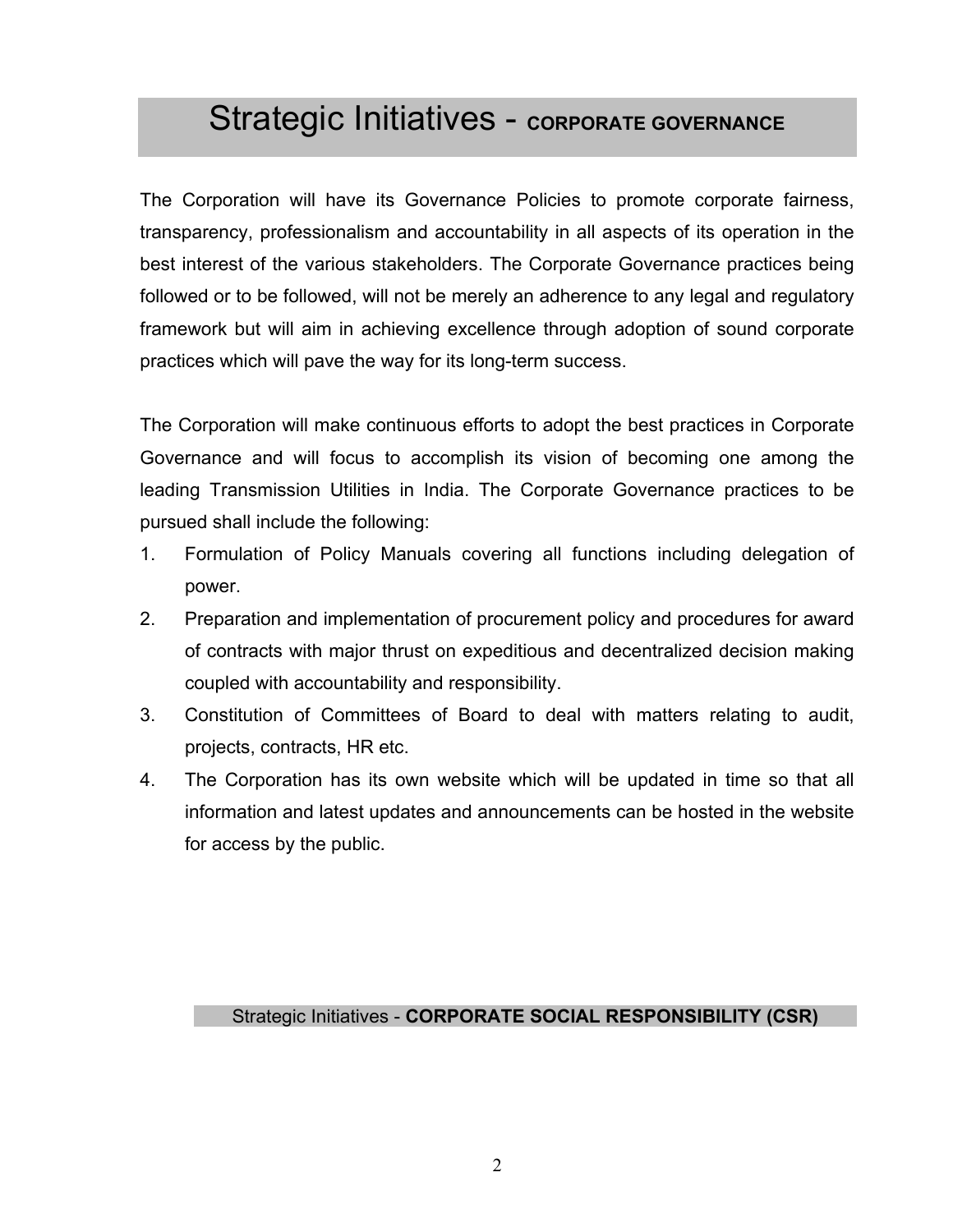OPTCL, as a Transmission Licensee and a State Transmission Utility, has an important role to play in the social development issues in course of its business operation. The social value of electricity has been increasing in day-to-day life and as the society is becoming more energy dependent. OPTCL is to satisfy the human needs not only by making available quality and uninterrupted power which is its core function but also will have the responsibility of addressing the social needs while carrying out its business operation as our operation has its impact on society and the environment. As a good corporate citizen, the Corporation is to take care of the community which gets affected in course of our transmission business. OPTCL has the objective of supporting the community by extending wide range of social, economic, educational, health and other welfare activities. The Corporation shall work in providing reasonable facilities to improve the lifestyle of the community in and around the area of operation of the Corporation. In addition, OPTCL is aware of its role and responsibility for environment protection. In addition to the environment protection measures undertaken for laying transmission lines, the Corporation will go for adequate plantation in its area of operation across the State.

-x-x-x-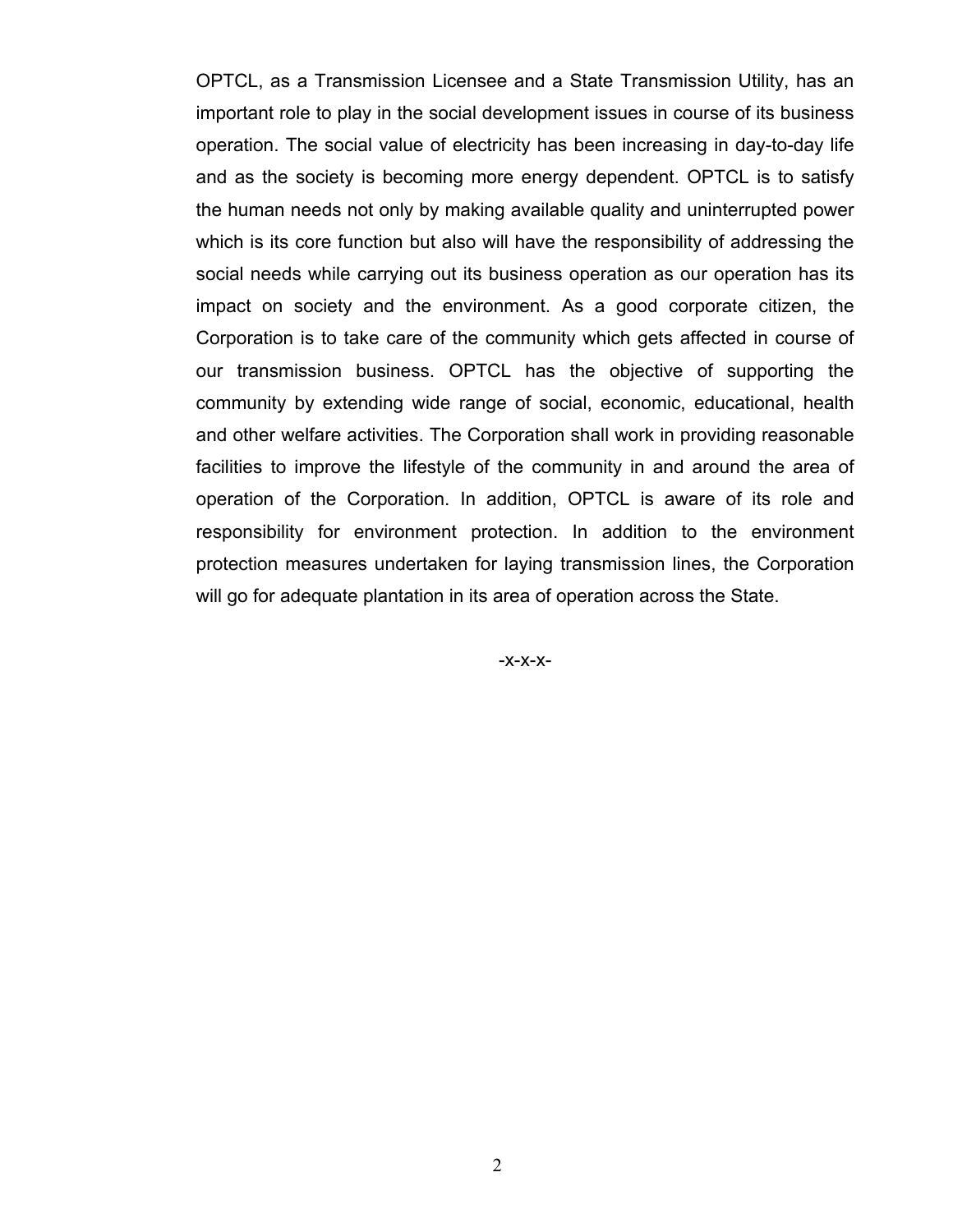# **General**

- 1. The Strategic Initiatives shall be further detailed from time to time.
- 2. Detailed Plans shall be made for implementing the Vision and Mission.

3. This document shall be subject to periodic review in line with the evolving business scenario.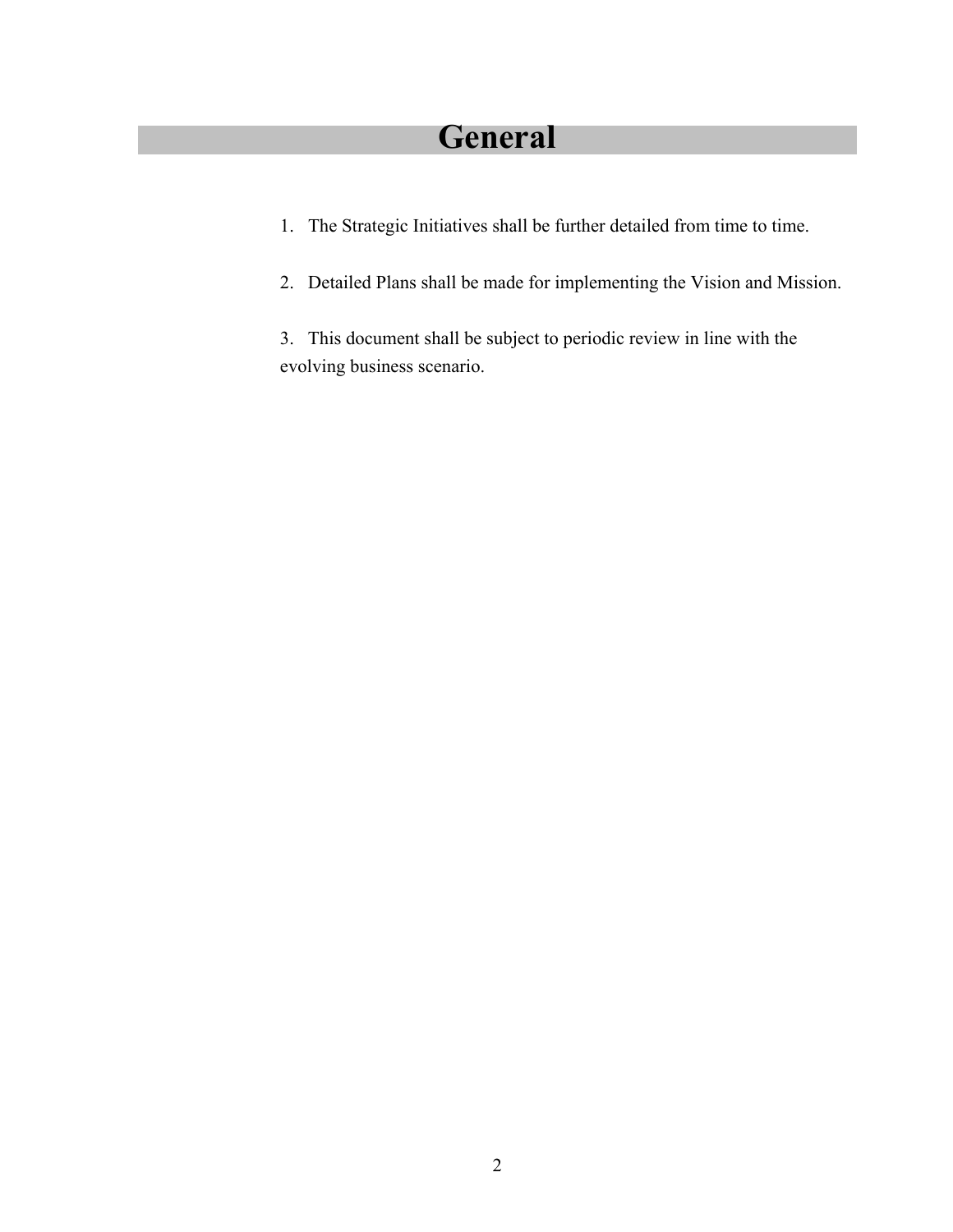## **ANNEXURE :I**

|                | Particulars                            | Year        |              |
|----------------|----------------------------------------|-------------|--------------|
|                |                                        | 2004-05     | 2021-22      |
|                | <b>Energy Requirement at Generator</b> | 5,59,884 MU | 19,14,508 MU |
|                | <b>Bus</b>                             |             |              |
| 2              | Peak Demand                            | 90,221 MW   | 2,98,253, W  |
| $\mathbf{3}$   | Energy consumption                     | 3,88,175 MU | 15,93,266 MU |
| $\overline{4}$ | T & D Loss                             | 30.67 %     | 16.81 %      |
| 5.             | Energy Consumption growth rate         | $6.99\%$    | $7.04\%$     |
| 6.             | Energy Requirement growth rate         | $6.72\%$    | $6.58\%$     |
| 7.             | Peak Demand growth rate                | 5.85 %      | $6.45\%$     |

Source :  $17<sup>th</sup> EPS$ , CEA

## **ANNEXURE : II**

|    | Particulars                            | Year      |           |
|----|----------------------------------------|-----------|-----------|
|    |                                        | 2004-05   | 2021-22   |
|    | <b>Energy Requirement at Generator</b> | 13,856 MU | 63,098 MU |
|    | <b>Bus</b>                             |           |           |
| 2  | Peak Demand                            | 2,237 MW  | 10,074 MW |
| 3  | Energy consumption                     | 7,815 MU  | 53,633 MU |
| 4  | T & D Loss                             | 43.60 %   | 15%       |
| 5  | Energy Consumption growth rate         | 9.18%     | 11.39 %   |
| 6  | Energy Requirement growth rate         | $3.59\%$  | $1.05\%$  |
| 7. | Peak Demand growth rate                | 11.58 %   | 9.74%     |
|    |                                        |           |           |

Source :  $17<sup>th</sup> EPS$ , CEA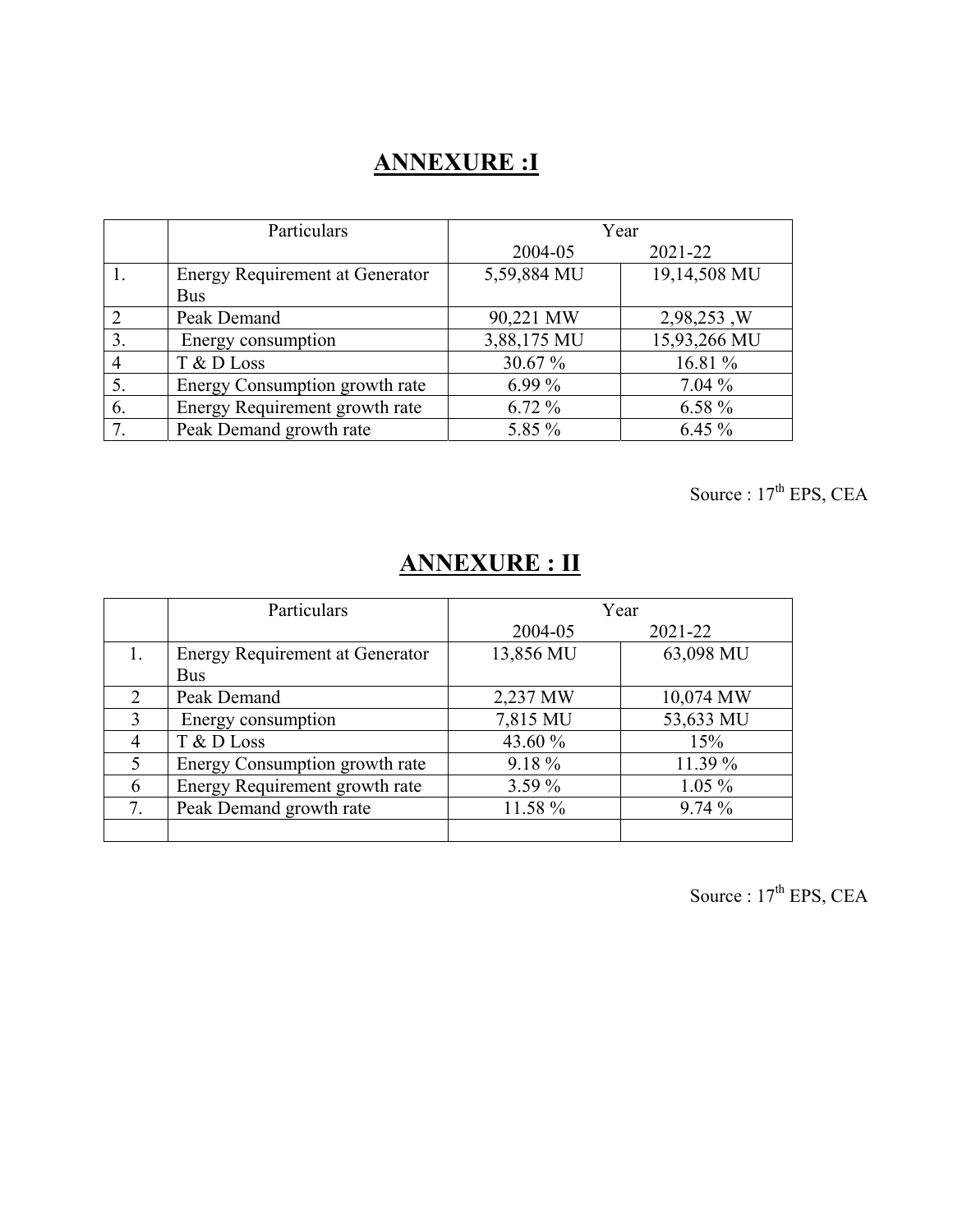#### **ANNEXURE : III EXISTING SUB-STATIONS OF OPTCL**

| Sl.no          | <b>S/S Name</b>               | kV Level     | $Y-O-C$ | <b>S/S Capacity (No.x MVA)</b>              | <b>Total</b><br><b>MVA</b> |
|----------------|-------------------------------|--------------|---------|---------------------------------------------|----------------------------|
|                | Berhampur (0& M) Circle       |              |         |                                             |                            |
|                | Berhampur (0 & M) Division    |              |         |                                             |                            |
| 1              | Balugaon                      | 132/33kV     | 1991    | 2x20MVA,132/33KV                            | 40                         |
| $\overline{2}$ | Berhampur                     | 132/33/11kV  | 1964    | 1x40+1x20MVA,132/33KV<br>1x12.5MVA,132/11KV | 72.5                       |
| $\overline{3}$ | Chhatrapur                    | 132/33kV     | 1982    | 2x20MVA,132/33KV                            | 40                         |
| $\overline{4}$ | Digapahandi                   | 132/33kV     | 2004    | 1x20+1x12.5MVA,132/33KV                     | 32.5                       |
| $\overline{5}$ | Ganjam                        | 132/33kV     | 1967    | 2x12.5MVA,132/33KV                          | 25                         |
| 6              | Mohana                        | 132/33kV     | 1973    | 1x12.5MVA,132/33KV<br>1x5MVA,132/33KV       | 17.5                       |
| $\overline{7}$ | Narendrapur                   | 220/132/33kV | 1999    | 2x160MVA,220/132KV<br>1x40+1x20Mva.132/33KV | 380                        |
|                | Bhanjanagar (O & M ) Division |              |         |                                             |                            |
| $8\,$          | Aska                          | 132/33kV     | 1975    | 2x40MVA,132/33KV                            | 80                         |
| $\overline{9}$ | Bhanjanagar                   | 220/132/33kV | 1984    | 1x160+1x100MVA,220/132kV                    | 288.5                      |
|                |                               |              |         | 1x12.5+1x16MVA,132/33kV                     |                            |
| 10             | Phulbani                      | 132/33kv     | 1986    | 1x12.5MVA,132/33kV                          | 27.5                       |
|                |                               |              |         | 2x7.5MVA,132/33kV                           |                            |
|                | Burla (O & M) Circle          |              |         |                                             |                            |
|                | Bolangir (O & M) Division     |              |         |                                             |                            |
| 11             | Bargarh                       | 132/33kV     | 1979    | 2x40MVA,132/33kV                            | 80                         |
| 12             | Bolangir                      | 132/33kV     | 1981    | 2x40MVA,132/3kV                             | 80                         |
| 13             | Patnagarh                     | 132/33kV     | 2001    | $1x20+1x12.5MVA, 132/33kV$                  | 32.5                       |
| 14             | Sonepur                       | 132/33kV     | 2001    | 2x12.5MVA,132/33kV                          | 25                         |
| Burla (O       | & M) Division                 |              |         |                                             |                            |
| 15             | Brajarajnagar                 | 132/33/11kV  | 1969    | 3x20MVA,132/33kV                            | 72.5                       |
|                |                               | 220/132/33kV |         | 1x12.5MVA,132/11kV                          |                            |
| 16             | Budhipadar                    |              | 1995    | 2x160MVA,220/132kV<br>1x20MVA,132/33kV      | 340                        |
| 17             | Jharsuguda                    | 132/11kV     | 1958    | 1x20MVA,132/33kV                            | 32.5                       |
|                |                               |              |         | 1x12.5MVA,132/11kV                          |                            |
| 18             | Katapalli                     | 220/132/33kV | 2007    | 2x100MVA,220/132kV                          | 240                        |
|                |                               |              | 2004    | 2x20MVA,132/33kV                            |                            |
| 19             | Rairakhole                    | 132/33kV     | 2001    | 2x12.5MVA,132/33kV                          | 25                         |
| 20             | Sambalpur                     | 132/33kV     | 1988    | 2x31.5MVA,132/33kV                          | 63                         |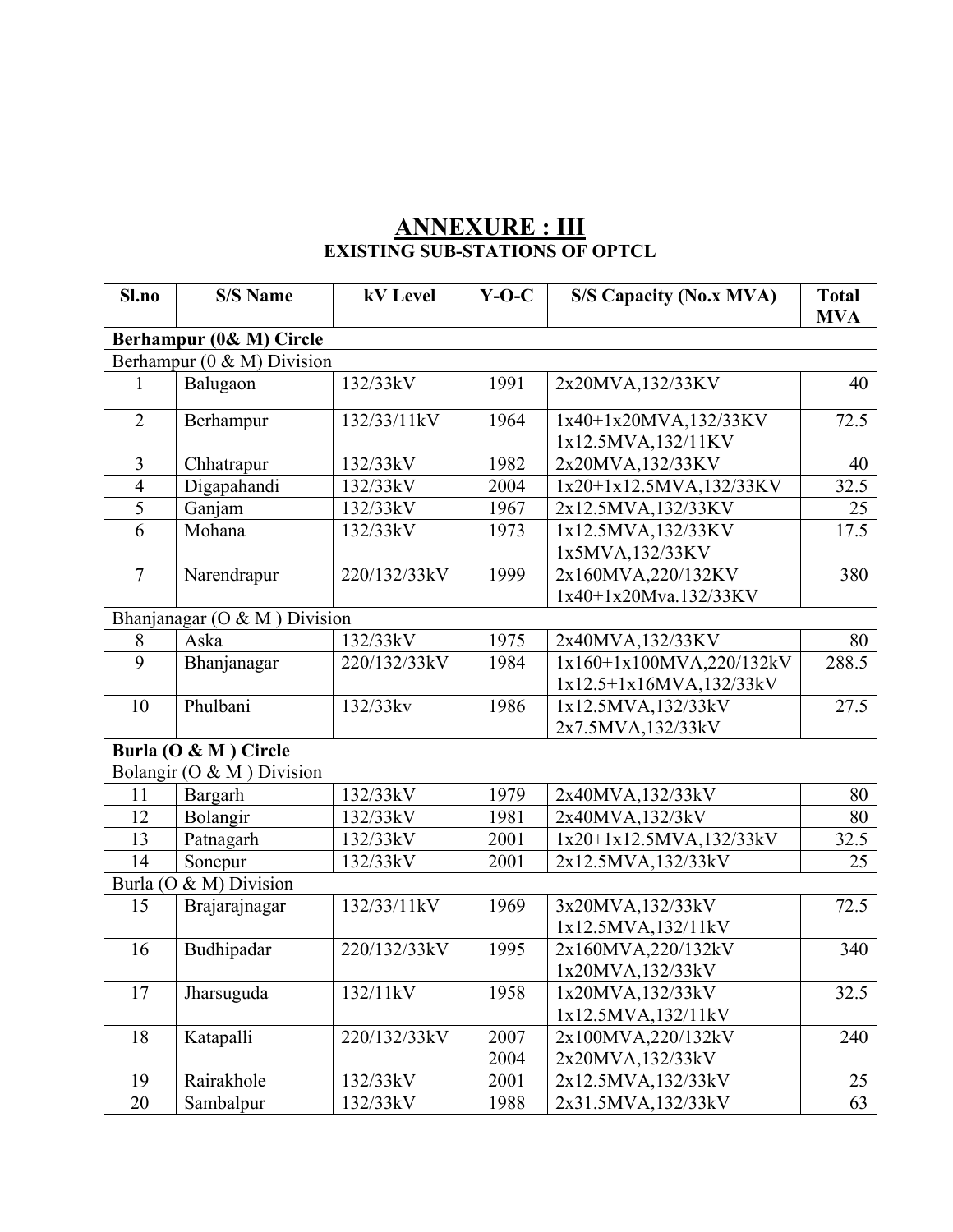|    | Rourkela ( $O & M$ ) Division |              |      |                    |       |
|----|-------------------------------|--------------|------|--------------------|-------|
| 21 | Barkote                       | 220/33kV     | 2001 | 1x20MVA,220/33kV   | 20    |
| 22 | Chhend                        | 132/33kV     | 1999 | 2x40MVA,132/33kV   | 80    |
| 23 | Rajgangpur                    | 132/33kV     | 1973 | 2x40MVA,132/33kV   | 80    |
| 24 | Rourkela                      | 132/33/25kv  | 1958 | 4x35MVA,132/33kV   | 152.5 |
|    |                               |              |      | 1x12.5MVA,132/25kV |       |
| 25 | Sundargarh                    | 132/33kV     | 2003 | 2x20MVA,132/33kV   | 40    |
| 26 | Tarkera                       | $220/132$ kv | 1981 | 4x100MVA,220/132kV | 400   |
|    |                               |              |      |                    |       |

| Sl.No.          | <b>S/S Name</b>          | kV Level      | $Y-O-C$ | <b>S/S Capacity (No.x MVA)</b> | <b>Total</b><br><b>MVA</b> |
|-----------------|--------------------------|---------------|---------|--------------------------------|----------------------------|
|                 | Chainpal(O&M)Circle      |               |         |                                |                            |
|                 | Chainpal(O&M)Division    |               |         |                                |                            |
| 27              | Angul                    | 132/33kV      | 1996    | 1x20+1x12.5MVA, 132/33kV       | 32.5                       |
| 28              | Boinda                   | 132/33kV      | 2003    | 2x12.5,132/33kV                | 25                         |
| 29              | Chainpal                 | 132/33kV      | 1072    | 2x20MVA,132/33kV               | 52.5                       |
|                 |                          |               |         | 1x12.5MVA,132/33kV             |                            |
| 30              | Dhenkanal                | 132/33kV      | 1982    | 1x40+1x20MVA,132/33kV          | 60                         |
| 31              | Kamakhyanagar            | 132/33kV      | 1999    | 2x12.5,132/33kV                | 25                         |
| 32              | Meramundali              | 400/220/132/3 | 2005    | 2x315MVA,400/220kV             | 842.5                      |
|                 |                          | 3kV           | 2002    | 2x100MVA,220/132kV             |                            |
|                 |                          |               |         | 1x12.5MVA,132/33kV             |                            |
|                 | Rengali(O&M)Circle       |               |         |                                |                            |
| 33              | Rengali                  | 220/33kV      | 1997    | 1x20MVA,220/33Kv               | 20                         |
|                 |                          |               |         |                                |                            |
|                 | Cuttack(O&M)Circle       |               |         |                                |                            |
|                 | Bhubaneswar(O&M)Division |               |         |                                |                            |
| 34              | Bhubaneswar              | 132/33kV      | 1979    | 3x40MVA,132/33kV               | 120                        |
| 35              | Chandaka                 | 220/132/33k   | 1989    | 3x100MVA,220/132kV             | 380                        |
|                 |                          | $\mathbf{V}$  |         | 2x40MVA,132/33kV               |                            |
| 36              | Khurda                   | 132/33kV      | 1969    | 3x40MVA,132/33kV               | 120                        |
| $\overline{37}$ | $M$ endhasala            | 400/220kV     | 2008    | 2x315MVA,400/220kV             | 630                        |
| 38              | Nayagarh                 | 220/33kV      | 1993    | 3x20MVA,220/33kV               | 60                         |
| $\overline{39}$ | Nimapara                 | 132/33kV      | 1996    | 3x12.5MVA,132/33kV             | 37.5                       |
| 40              | Puri                     | 132/33kV      | 1984    | 2x31.5MVA, 132/33kV            | 63                         |
| 41              | Ranasinghput             | 132/33kV      | 1997    | 2x40MVA,132/33kV               | 80                         |
|                 | Choudwar(O&M)Division    |               |         |                                |                            |
| 42              | Bidanasi                 | 220/132/33kV  | 1993    | 2x100MVA,220/132kV             | 280                        |
|                 |                          |               |         | 2x40MVA,132/33kV               |                            |
| 43              | Chandikhole              | 132/33kV      | 2003    | 3x20MVA,132/33kV               | 40                         |
| 44              | Choudwar                 | 132/33/11kV   | 1956    | 1x40+1x20MVA,132/33kV          | 70                         |
|                 |                          |               |         | 1x10MVA,132/11kV               |                            |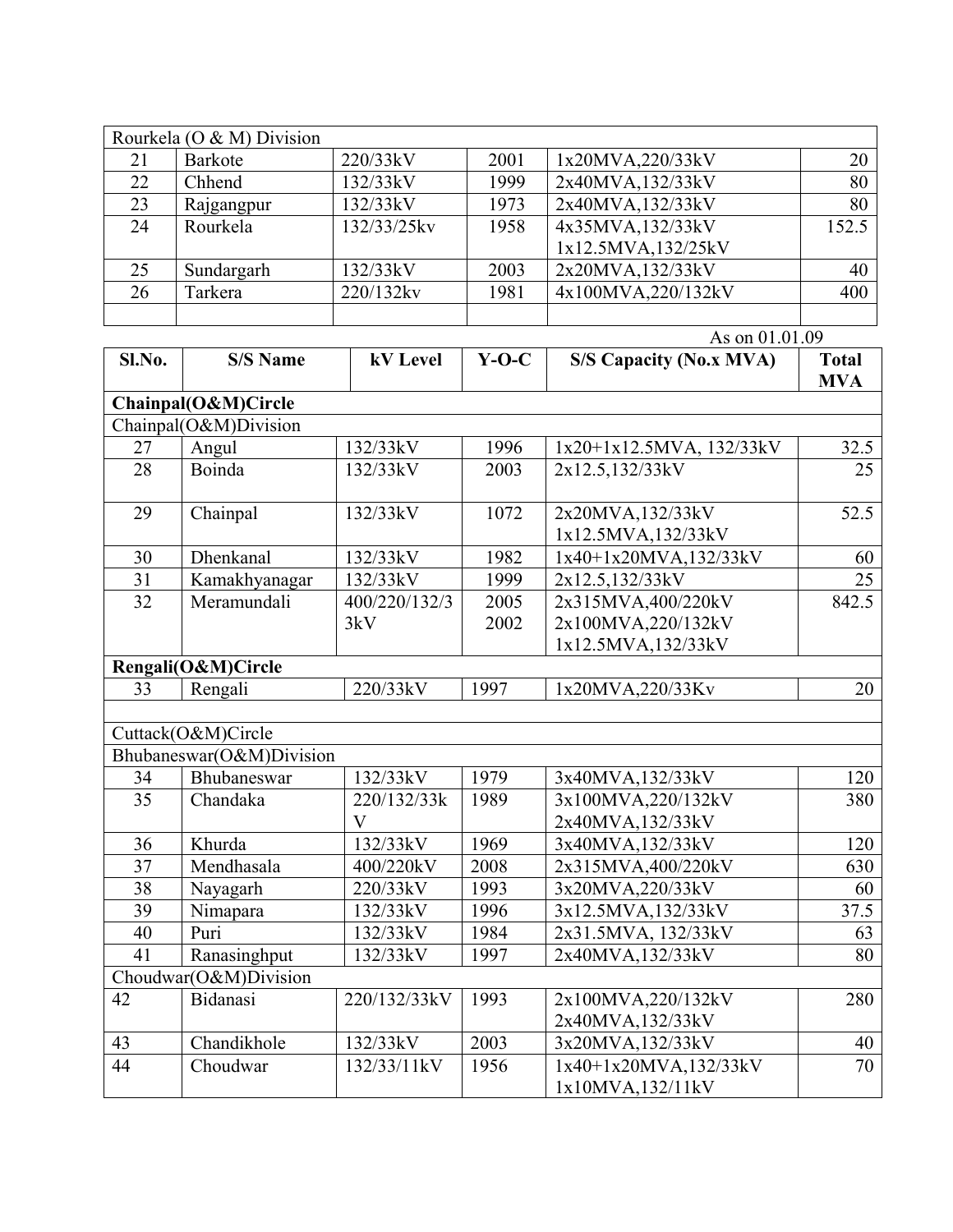| 45 | Cuttack                | 132/33kV     | 1984 | 2x40MVA,132/33kV            | 80    |
|----|------------------------|--------------|------|-----------------------------|-------|
| 46 | <b>ICCL</b>            | 132kV        | 1988 | <b>Switching Station</b>    |       |
| 47 | Jagatsinghpur          | 132/33kV     | 1996 | 2x20MVA,132/33kV            | 40    |
| 48 | Kendrapara             | 132/33kV     | 1979 | $1x40+1x20+1x12.5MVA, 132/$ | 72.5  |
|    |                        |              |      | 33kV                        |       |
| 49 | Nuapatna               | 132/33kV     | 1994 | 1x20+1x12.5MVA, 132/33kV    | 32.5  |
| 50 | Paradeep               | 220/132/33kV | 1981 | 1x100MVA,220/132kV          | 40    |
|    |                        |              |      | 2x20MVA,132/33kV            |       |
| 51 | Pattamundai            | 132/33kV     | 1997 | 1x20+1x12.5MVA, 132/33kV    | 32.5  |
| 52 | Salipur                | 132/33kV     | 2006 | 2x12.5,132/33kV             | 25    |
|    | Jajpur Road(O&M)Circle |              |      |                             |       |
|    | Balasore(O&M)Division  |              |      |                             |       |
| 53 | <b>Balasore</b>        | 220/132/33kV | 1991 | 2x100MVA,220/132kV          | 292.5 |
|    |                        |              |      | 2x40MVA,132/33kV            |       |
|    |                        |              |      | 1x12.5MVA, 132/33kV         |       |
| 54 | Baripada               | 132/33kV     | 1984 | 2x31.5MVA, 132/33kV         | 63    |
| 55 | <b>Bhadrak</b>         | 220/132/33kV | 2008 | 1x100MVA,220/132kV          | 180   |
|    |                        |              | 1983 | 2x40MVA,132/33kV            |       |

| Sl. No.   | <b>S/S Name</b>             | <b>KV</b> Level | $Y-O-$      | <b>S/S Capacity</b>     | <b>Total</b> |
|-----------|-----------------------------|-----------------|-------------|-------------------------|--------------|
|           |                             |                 | $\mathbf C$ | (No.x MVA)              | <b>MVA</b>   |
| 56        | Jaleswar                    | 132/33kV        | 1991        | 2x20MVA,132/33kV        | 52.5         |
|           |                             |                 |             | 1x12.5MVA,132/33kV      |              |
| 57        | Rairangpur                  | 132/33kV        | 1981        | 1x20MVA,132/33kV        | 32.5         |
|           |                             |                 |             | 1x12.5MVA,132/33kV      |              |
| 58        | Soro                        | 132/32kV        | 1997        | 2x20MVA,132/33kV        | 40           |
|           | Jajpur Road (O& M) Division |                 |             |                         |              |
| 59        | Duburi                      | 220/132/33kv    | 1989        | 3x100MVA,220/132kV      | 345          |
|           |                             |                 |             | 1x40MVA,220/33kV        |              |
|           |                             |                 |             | 1x5MVA,132/33kV         |              |
| 60        | Duburi (New)                | 400/220kV       | 2005        | 2x315MVA,400/220kV      | 630          |
| 61        | Jajpur Road                 | 132/33kV        | 1969        | 1x40+2x20MVA,132/33kV   | 80           |
| 62        | Jajpur Town                 | 132/33kV        | 1998        | 1x40+1x20MVA,132/33kV   | 60           |
| 63        | Kalarangi                   | 132/33kV        | 1998        | 2x12.5MVA,132/33kV      | 25           |
|           |                             |                 |             | Joda (O & M ) Division  |              |
| 64        | Bolani                      | 132/11kV        | 1995        | 2x10MVA,132/11kV        | 20           |
| 65        | Joda                        | 220/132/33kV    | 1959        | 2x100MVA,220/132kV      | 272.5        |
|           |                             |                 |             | 3x20+1x12.5MVA,132/22kV |              |
| 66        | Polasponga                  | 132/33kV        | 1981        | 3x20MVA,132/33kV        | 60           |
| Jeypore ( | $O & M$ ) Circle            |                 |             |                         |              |
|           | Jayanagar (O & M) Division  |                 |             |                         |              |
| 67        | Balimela                    | 220/33kV        | 2007        | 2x20MVA,220/33kV        | 40           |
| 68        | Jayanagar                   | 220/132/33kV    | 1980        | 2x100MVA,220/132kV      | 232.5        |
|           |                             |                 |             | 1x20+1x12.5MVA,132/33kV |              |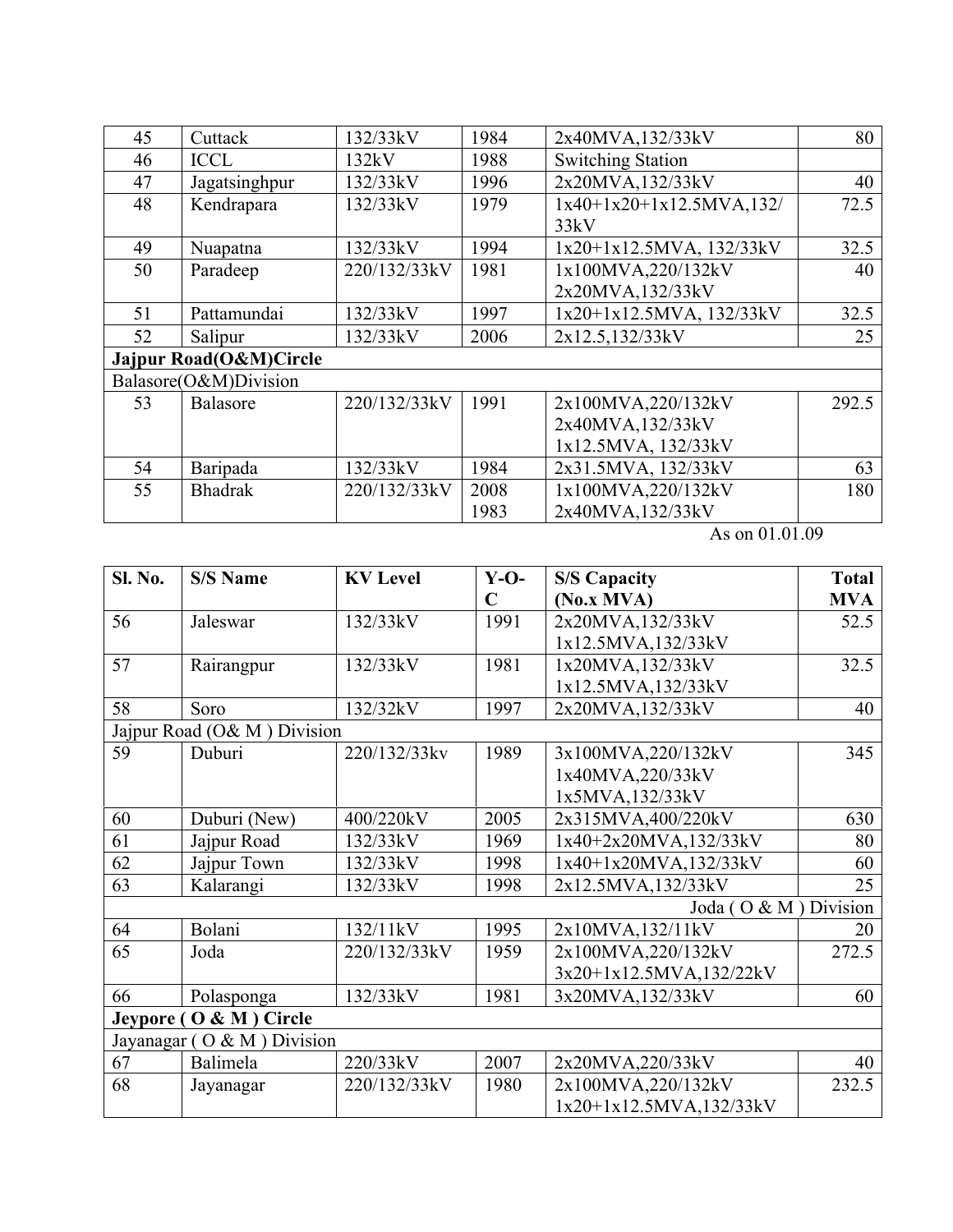| Sunabeda                         | 132/33/11kV  | 1964 | 2x12.5MVA,132/33kV        | 37.5                                                                            |
|----------------------------------|--------------|------|---------------------------|---------------------------------------------------------------------------------|
|                                  |              |      | 1x12.5MVA,132/11kV        |                                                                                 |
| Tentulikhunti                    | 132/33kV     | 1986 | 2x12.5MVA,132/33kV        | 25                                                                              |
| $O & M$ ) Division<br>Kesinga (  |              |      |                           |                                                                                 |
| Junagarh                         | 132/33kV     | 2001 | 2x12.5MVA,132/33kV        | 25                                                                              |
| Kesinga                          | 132/33kV     | 1982 | 2x20MVA,132/33kV          | 40                                                                              |
| Kharier                          | 132/33kV     | 1995 | 2x20MVA,132/33kV          | 40                                                                              |
| Saintala                         | 132/33kV     | 1989 | 1x12.5MVA,132/33kV        | 22.5                                                                            |
|                                  |              |      |                           |                                                                                 |
| Akhusingh                        | 132kV        | 2001 | <b>Switching Station</b>  |                                                                                 |
| Parlakhemundi                    | 132/33kV     | 2001 | 2x12.5MVA,132/33kV        | 25                                                                              |
| Rayagada                         | 132/33kV     | 1962 | 2x12.5MVA,132/33kV        | 25                                                                              |
| Therubali                        | 220/132/33kV | 1974 | 2x100MVA,220/132kV        | 225                                                                             |
|                                  |              |      | 2x12.5MVA,132/33kV        |                                                                                 |
|                                  |              |      |                           |                                                                                 |
| <b>INDUSTRIAL</b><br><b>LILO</b> |              |      |                           |                                                                                 |
| Shyam DRI                        | 132kV        | 2006 | Switching station         |                                                                                 |
| Hindi Metals                     | 132kV        | 2007 |                           |                                                                                 |
| Arati Steels                     | 132kV        | 2005 |                           |                                                                                 |
| Maheswari Ispat                  | 132kV        | 2006 | Switching station         |                                                                                 |
| <b>Rawmet Ferrous</b>            | 132kV        | 2006 | Switching station         |                                                                                 |
| OCL                              | 132kV        | 2008 | Switching station         |                                                                                 |
| Arya Iron                        | 132kV        | 2008 |                           |                                                                                 |
| Vedant Alumina                   | 132kV        | 2006 | Switching station         |                                                                                 |
|                                  |              |      | <b>SWITCHING STATIONS</b> | 1x10MVA,132/33kV<br>Switching station<br>Switching station<br>Switching station |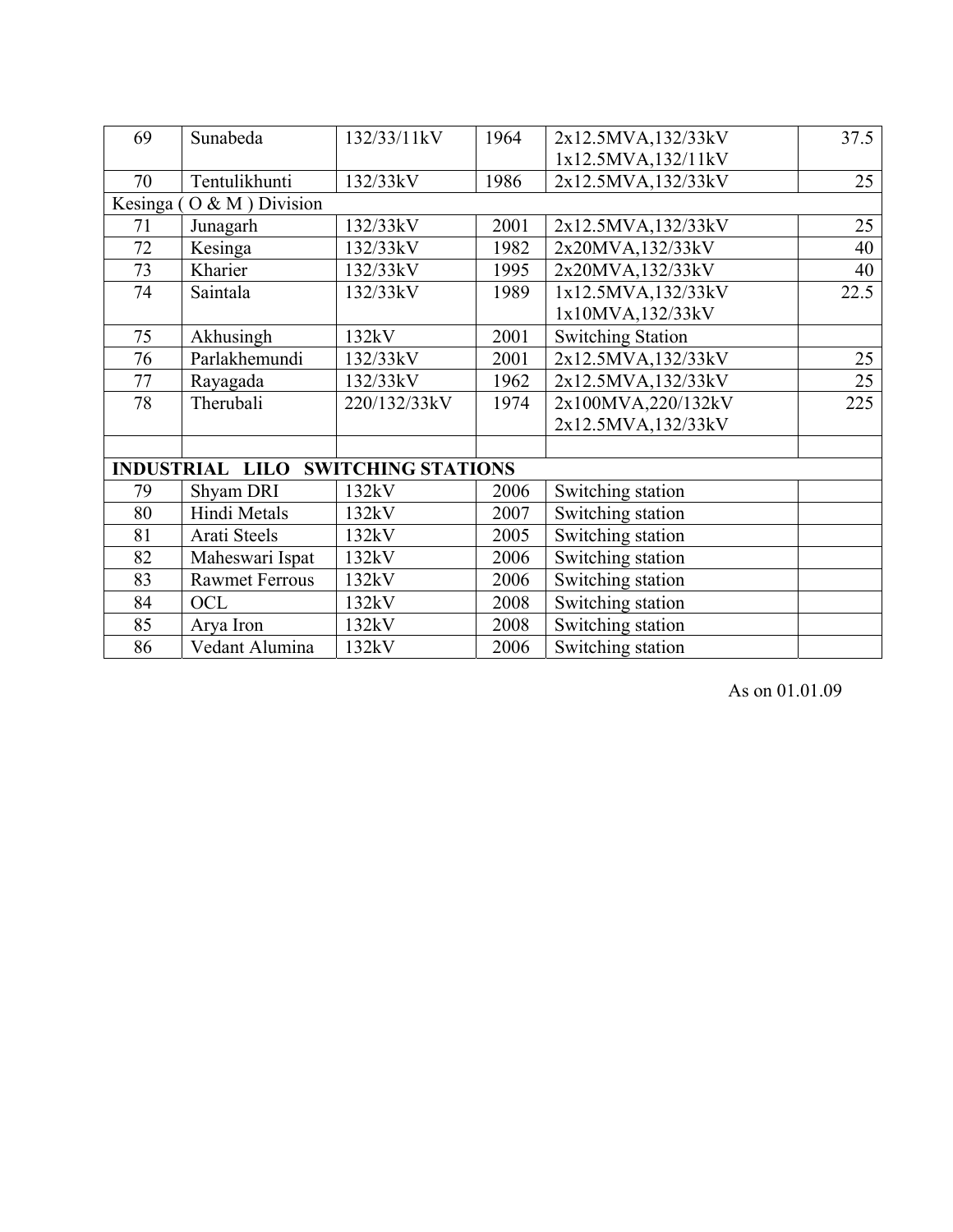## **ANNEXURE : IV**

#### **ONGOING PROJECTS OF OPTCL**

| Name of S/S  | <b>Voltage Level</b> | Capacity                    |
|--------------|----------------------|-----------------------------|
| Bolangir     | 220/132/33kV         | $(2 \times 100 + 12.5)$ MVA |
| <b>Basta</b> | 132/33kV             | 2 x 12.5 MVA                |
| Karanjia     | 132/33kV             | 2 x 12.5 MVA                |
| Barpali      | 132/33kV             | 2 x 12.5 MVA                |
| Akhusingh    | 132/33kV             | 2 x 12.5 MVA                |
| Anandpur     | 132/33kV             | 2 x 20 MVA                  |
| Badagada     | 132/33kV             | 2 x 20 MVA                  |
| Phulnakhara  | 132/33kV             | 2 x 20 MVA                  |

| <b>Major Lines</b>                   | Length (Ckt Km) |
|--------------------------------------|-----------------|
| 400 kV Meramundali-Mendhasal DC Line | 201             |
| 400 kV Meramundali-duburi DC Line    | 192             |
| 400 kV Ib-Meramundali DC Line        | 470             |
| 220 kV Mendhasal-Bidanasi DC Line    |                 |
| 220 kV Budhipadar-Bolangir DC Line   | 358             |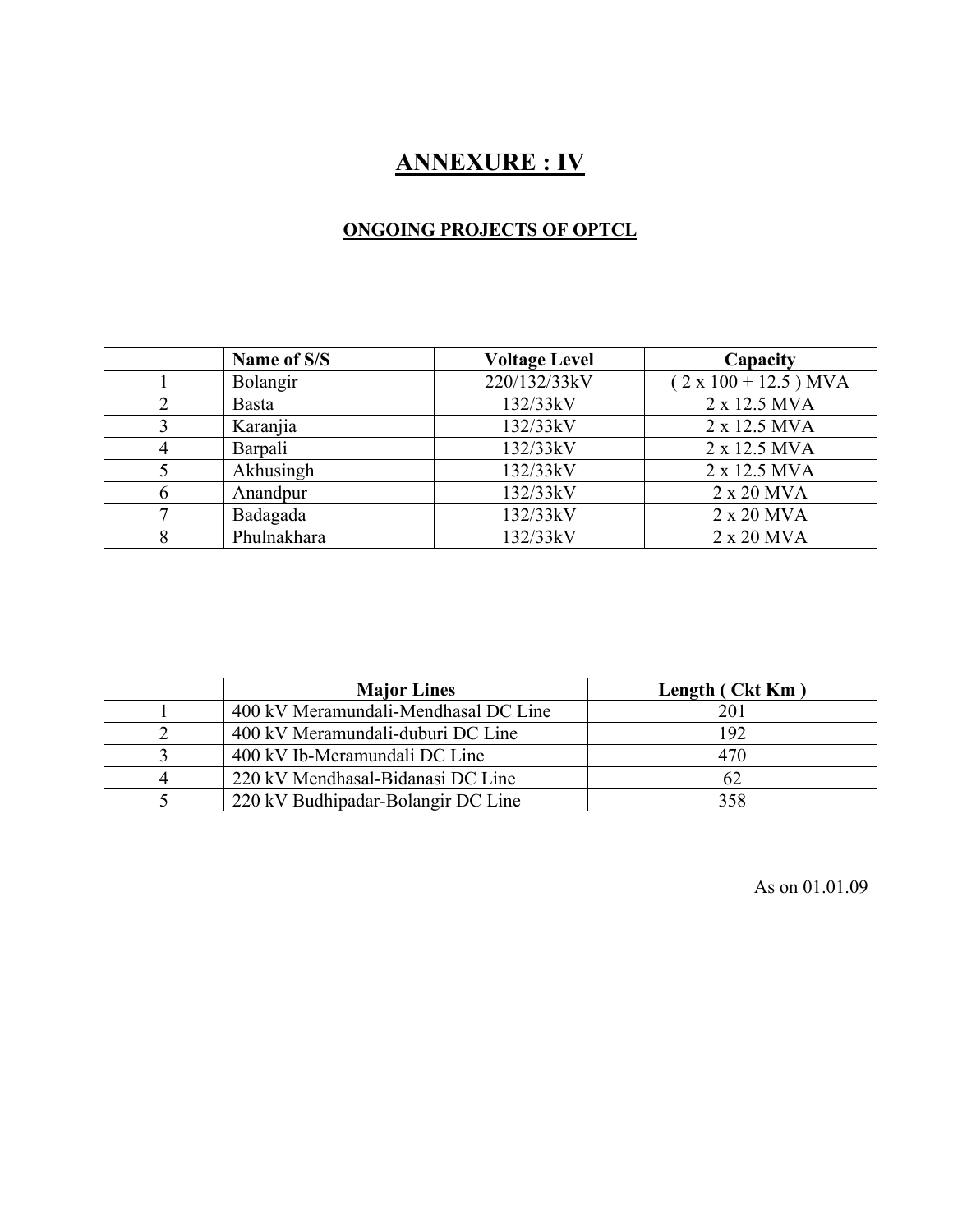## **ANNEXURE : V**

#### **APPROVED NEW PROJECTS OF OPTCL**

|                | Name of S/S                  | <b>Voltage Level</b> | Capacity     |
|----------------|------------------------------|----------------------|--------------|
| $\mathbf{1}$   | Bolangir                     | 400/220kV            | 2 x 315MVA   |
| $\overline{2}$ | Keonjhar                     | 400/220kV            | 2 x 315MVA   |
| $\overline{3}$ | Sundargarh                   | 400/220kV            | 2 x 315MVA   |
| $\overline{4}$ | Satellite S/S at Meramundali | 400kv                |              |
| $\overline{5}$ | Karadagadia                  | 220kV/132kV          | 2 x 160 MVA  |
|                |                              | 132/33kV             | 2 x 20 MVA   |
| 6              | Jhatsuguda                   | 220/132kV            | 2 x 100 MVA  |
| $\overline{7}$ | Kesinga                      | 220/132kV            | 2 x 100 MVA  |
| 8              | Keonjhar                     | 220/33kV             | 2 x 40 MVA   |
| 9              | Kuanrmunda                   | 220/132/33kV         | 2 x 100 MVA  |
| 10             | Bonai                        | 220/33kV             | 2 x 40 MVA   |
| 11             | Purushottampur               | 132/33kV             | 2 x 12.5 MVA |
| 12             | Chandpur                     | 132/33kV             | 2 x 12.5 MVA |
| 13             | Banki                        | 132/33kV             | 2 x 20 MVA   |
| 14             | Kalunga                      | 132/33kV             | 2 x 20 MVA   |
| 15             | Barbil                       | 132/33kV             | 2 x 20 MVA   |
| 16             | Udala                        | 132/33kV             | 2 x 12.5 MVA |
| 17             | Nuapada                      | 132/33kV             | 2 x 12.5 MVA |
| 18             | Dabugaon                     | 132/33kV             | 2 x 12.5 MVA |
| 19             | Padampur                     | 132/33kV             | 2 x 12.5 MVA |
| 20             | Kuchinda                     | 132/33kV             | 2 x 12.5 MVA |
| 21             | Bhawanipatna                 | 132/33kV             | 2 x 12.5 MVA |
| 22             | Boudh                        | 132/33kV             | 2 x 12.5 MVA |
|                |                              |                      |              |

| <b>Major Lines</b>                                     | Length<br>(Ckt Km) |
|--------------------------------------------------------|--------------------|
| 220 kV Bidanasi-Cuttack DC Line                        | 20.84              |
| 220 kV Bolangir-Kesinga DC Line                        | 160                |
| 132 kV Paradeep-jagatsinghpur SC Line                  | 56.073             |
| Conversion of 220 kV Balimela-Jayanagar $3rd$ Ckt into | 190                |
| Multicircuit Line in the same corridor                 |                    |